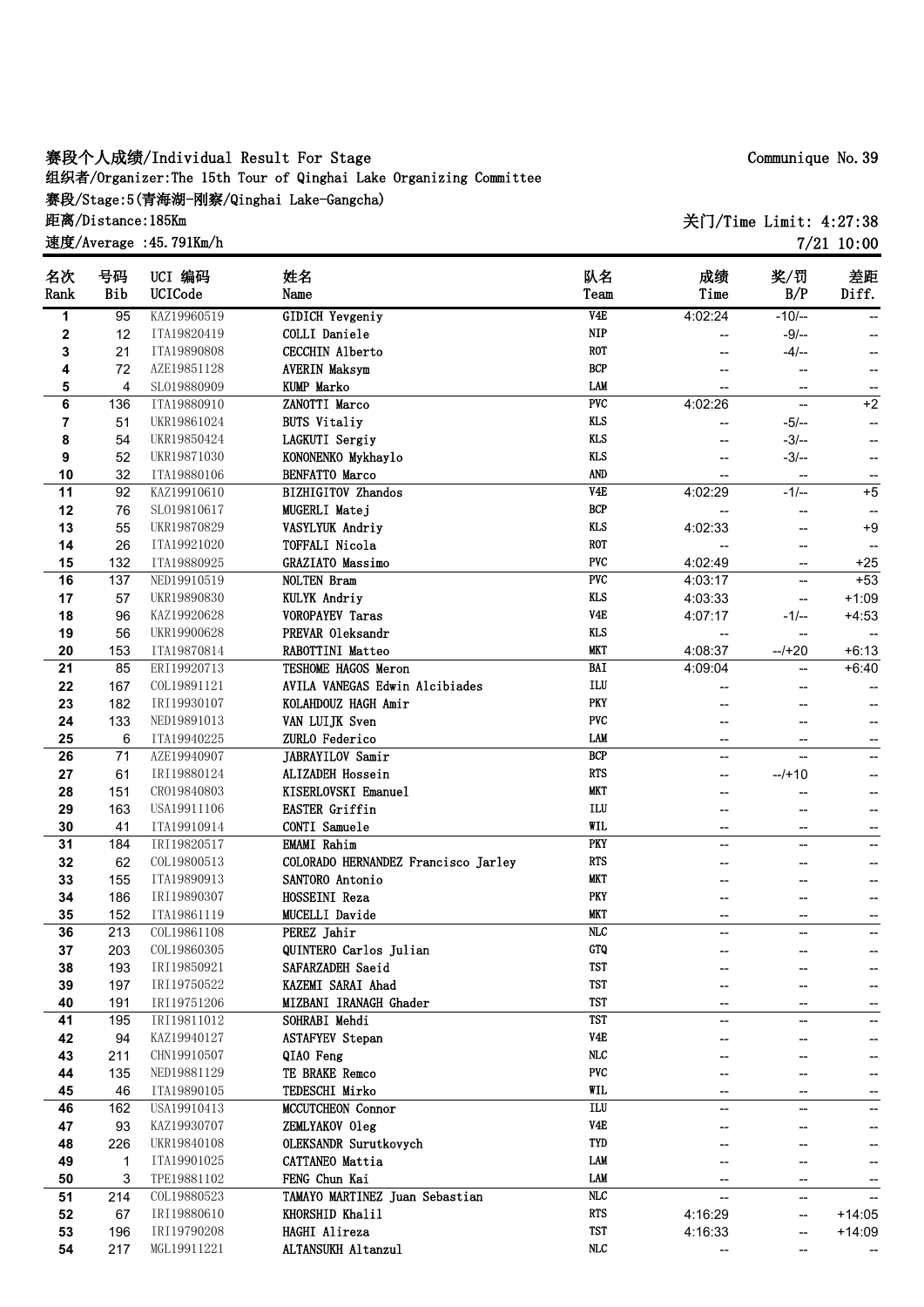# **赛段个人成绩/Individual Result For Stage Communique No.39**

| 名次<br>Rank | 号码<br>Bib | UCI 编码<br>UCICode | 姓名<br>Name                            | 队名<br>Team              | 成绩<br>Time               | 奖/罚<br>B/P        | 差距<br>Diff.       |
|------------|-----------|-------------------|---------------------------------------|-------------------------|--------------------------|-------------------|-------------------|
| 55         | 104       | TUR19860529       | <b>BAKIRCI Nazim</b>                  | <b>TRK</b>              | --                       | --                | --                |
| 56         | 215       | MGL19950608       | BOLOR-ERDENE Enkhtaivan               | $\overline{\text{NLC}}$ |                          |                   |                   |
| 57         | 66        | COL19861007       | HERRERA Pedro                         | <b>RTS</b>              |                          |                   |                   |
| 58         | 64        | COL19801022       | ORTEGA RAMIREZ Mauricio               | <b>RTS</b>              |                          |                   |                   |
| 59         | 205       | COL19830829       | <b>WILCHES Norberto</b>               | GTQ                     |                          | --                |                   |
| 60         | 172       | MGL19941015       | <b>BATMUNKH Maral-Erdene</b>          | <b>TSG</b>              | $\overline{\phantom{a}}$ | $-2/-$            | --                |
| 61         | 181       | IRI19900326       | MOAZAMI GODARZI Arvin                 | PKY                     | --                       |                   | $\qquad \qquad -$ |
| 62         | 117       | AUS19930710       | MORTAGH Conor                         | SOM                     |                          |                   |                   |
| 63         | 103       | TUR19890515       | <b>ATALAY Muhammed</b>                | <b>TRK</b>              |                          |                   |                   |
| 64         | 82        | GER19910504       | <b>HOLLER Nikodemus</b>               | BAI                     |                          | --                |                   |
| 65         | 183       | IRI19900603       | POURHASHEMI Hamid                     | <b>PKY</b>              | --                       | --                | --                |
| 66         | 154       | SL019930805       | REPSE Uros                            | <b>MKT</b>              |                          | --                | $\qquad \qquad -$ |
| 67         | 31        | ITA19840612       | <b>BANDIERA Marco</b>                 | AND                     |                          |                   |                   |
| 68         | 33        | ITA19801127       | <b>CHICCHI Francesco</b>              | <b>AND</b>              |                          |                   |                   |
| 69         | 112       | AUS19940403       | <b>KERRISON Jesse</b>                 | SOM                     |                          | --                | $- -$             |
| 70         | 24        | ITA19920711       | ZORDAN Andrea                         | <b>ROT</b>              |                          | --                |                   |
| 71         | 125       | KEN19881209       | KANGANGI Suleiman                     | <b>KRD</b>              | $\overline{a}$           | ۵.                |                   |
| 72         | 134       | NED19900510       | OCKELOEN Jasper                       | <b>PVC</b>              |                          |                   |                   |
| 73         | 131       | NED19920923       | <b>BECKERINGH Derk Abel</b>           | <b>PVC</b>              |                          |                   |                   |
| 74         | 122       | NZL19911024       | <b>MILLER Nick</b>                    | KRD                     |                          | --                | --                |
| 75         | 13        | ITA19911108       | STACCHIOTTI Riccardo                  | <b>NIP</b>              |                          | --                |                   |
| 76         | 97        | KAZ19961023       | <b>VOLOSHIN Alexey</b>                | V4E                     | Щ,                       | --                |                   |
| 77         | 111       | NZL19960412       | <b>BULL Adam</b>                      | <b>SOM</b>              |                          |                   |                   |
| 78         | 47        | ALB19900404       | ZHUPA Eugert                          | WIL                     |                          | --                | --                |
| 79         | 166       | MEX19900126       | DE LUNA Flavio                        | ILU                     |                          |                   |                   |
| 80         | 187       | IRI19790527       | SEYED REZAEI KHORMIZI Seyed Moezeddin | <b>PKY</b>              | --                       | --                |                   |
| 81         | 37        | ROU19881229       | <b>TVETCOV Serghei</b>                | <b>AND</b>              |                          |                   |                   |
| 82         | 123       | AUS19901215       | ELLIOTT Nathan                        | <b>KRD</b>              |                          | --                | --                |
| 83         | 114       | AUS19951122       | CAVANAGH Ryan                         | <b>SOM</b>              |                          | --                | --                |
| 84         | 44        | ITA19910802       | <b>FONZI</b> Giuseppe                 | WIL                     |                          |                   | --                |
| 85         | 45        | ITA19940430       | MARECZKO Jakub                        | <b>WIL</b>              | --                       | --                |                   |
| 86         | 15        | ITA19900305       | ZILIOLI Gianfranco                    | <b>NIP</b>              |                          | --                | $\qquad \qquad -$ |
| 87         | 156       | ITA19920324       | VIOLA Michele                         | <b>MKT</b>              |                          | --                | --                |
| 88         | 53        | UKR19870331       | POLIVODA Oleksandr                    | <b>KLS</b>              |                          | --                |                   |
| 89         | 11        | ITA19930729       | <b>MARINI Nicolas</b>                 | <b>NIP</b>              |                          |                   |                   |
| 90         | 17        | JPN19911119       | YAMAMOTO Genki                        | <b>NIP</b>              |                          |                   |                   |
| 91         | 204       | COL19841003       | RUBIANO CHAVEZ Miguel Angel           | <b>GTQ</b>              |                          |                   |                   |
| 92         | 212       | COL19880108       | LOPEZ Vladimir                        | NLC                     |                          | --                |                   |
| 93         | 207       | GRE19901117       | <b>BOUGLAS</b> Georgios               | GTQ                     | 4:24:30                  | --                | $+22:06$          |
| 94         | 221       | CHN19881026       | DONG Xiaoyong                         | TYD                     |                          | $\qquad \qquad -$ | $\qquad \qquad -$ |
| 95         | 35        | ITA19900430       | NARDIN Alberto                        | AND                     |                          | --                | $\qquad \qquad -$ |
| 96         | 144       | SVK19940206       | LAJCHA Juraj                          | <b>DKB</b>              | --                       | --                | --                |
| 97         | 206       | COL19820122       | WILCHES RODRIGUEZ Juan Pablo          | GTQ                     |                          | --                | --                |
| 98         | 84        | ERI19950114       | GHEBREINDRIAS Amanuel Mengis          | BAI                     |                          |                   | --                |
| 99         | 216       | MGL19921114       | MUNKHTULGA Erdenesuren                | MLC                     |                          |                   |                   |
| 100        | 91        | KAZ19870226       | SHUSHEMOIN Alexandr                   | V4E                     |                          | --                |                   |
| 101        | 127       | KEN19910915       | LANGAT Geoffrey                       | <b>KRD</b>              |                          | --                | --                |
| 102        | 223       | CHN19940703       | ZHANG Zhishan                         | TYD                     |                          |                   | $\qquad \qquad -$ |
| 103        | 25        | SUI19910729       | <b>JAUN</b> Lukas                     | <b>ROT</b>              |                          |                   | --                |
| 104        | 27        | ITA19881221       | VACCHER Andrea                        | <b>ROT</b>              |                          |                   | $\qquad \qquad -$ |
| 105        | 65        | COL19730604       | NINO CORREDOR Victor                  | <b>RTS</b>              | -−                       | --                |                   |
| 106        | 165       | USA19871027       | <b>EASTER Cullen</b>                  | ILU                     | --                       | --                | --<br>--          |
| 107        | 86        | GER19880818       | <b>BICHLMANN Daniel</b>               | BAI                     |                          |                   |                   |
| 108        |           | TUR19890422       | SAYAR Mustafa                         | TRK                     |                          | $-1+20$           | --                |
|            | 101       |                   |                                       |                         | --                       |                   |                   |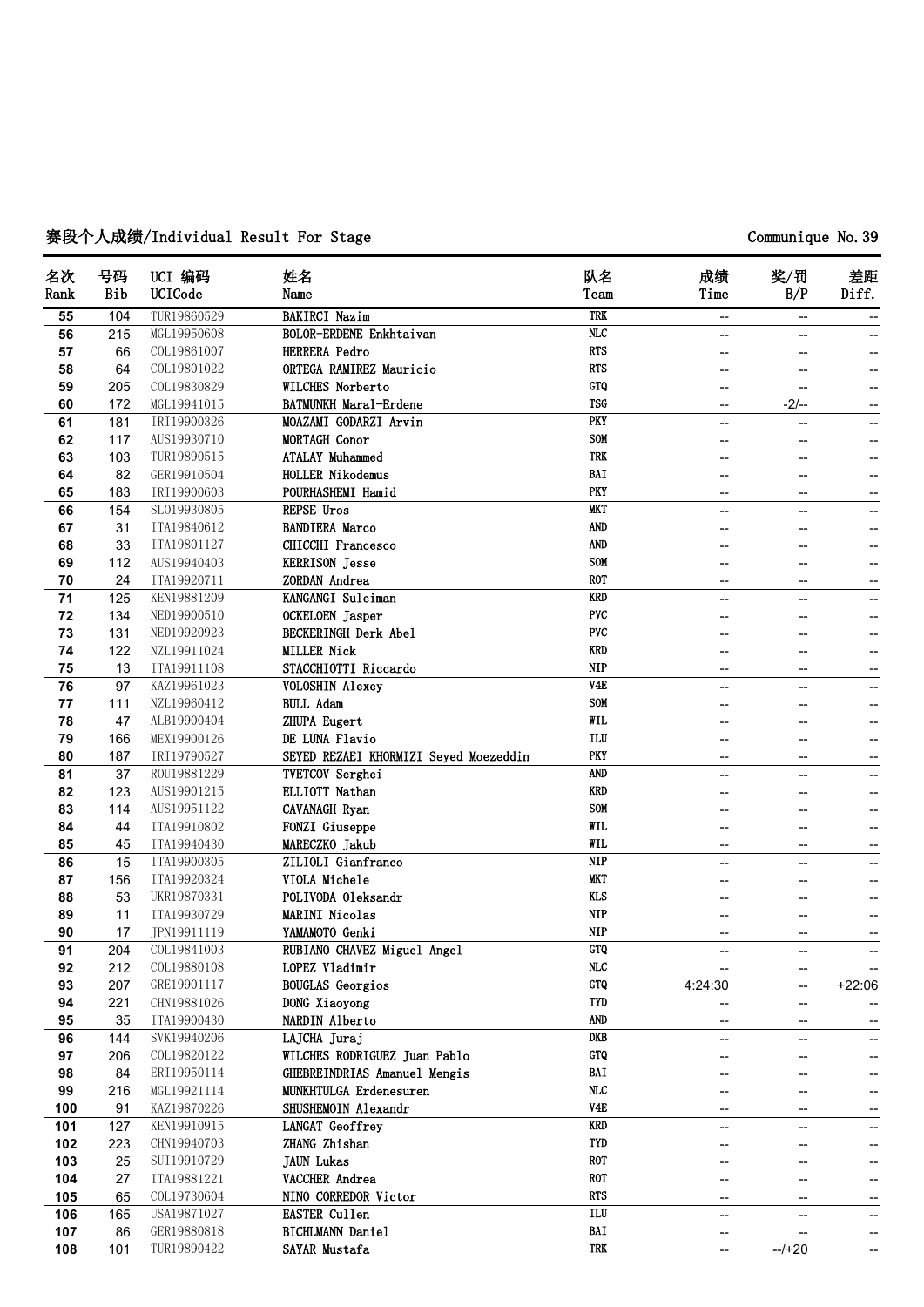# 赛段个人成绩/Individual Result For Stage **Communique No.39**

| 名次<br>Rank | 号码<br>Bib | UCI 编码<br>UCICode  | 姓名<br>Name                   | 队名<br>Team | 成绩<br>Time | 奖/罚<br>B/P | 差距<br>Diff. |
|------------|-----------|--------------------|------------------------------|------------|------------|------------|-------------|
| 109        | 121       | NZL19901222        | <b>CHRISTIE</b> Jason        | <b>KRD</b> | --         | --         |             |
| 110        | 87        | GER19930322        | <b>BECK</b> Joschka          | BAI        |            |            |             |
| 111        | 146       | SVK19950911        | <b>HARAG</b> Tomas           | <b>DKB</b> |            |            |             |
| 112        | 5         | CHN19840128        | XU Gang                      | <b>LAM</b> |            |            |             |
| 113        | 222       | CHN19931013        | ZHANG Jinde                  | TYD        |            |            |             |
| 114        | 201       | CHN19860213        | JIAO Pengda                  | GTQ        |            |            |             |
| 115        | 81        | GER19881212        | <b>LECHNER Patrick</b>       | BAI        |            |            |             |
| 116        | 227       | ESP19811115        | FERNANDEZ SAINZ Alberto      | TYD        | --         | --         |             |
| 117        | 174       | INA19891225        | SURYADI Dadi                 | <b>TSG</b> |            |            |             |
| 118        | 142       | SVK19861224        | HARING Martin                | <b>DKB</b> | 4:27:27    |            | $+25:03$    |
| 119        | 192       | IRI19851015        | POURSEYEDIGOLAKHOUR Mirsamad | <b>TST</b> |            |            |             |
| 120        | 2         | ITA19930330        | CONTI Valerio                | <b>LAM</b> |            |            |             |
| 121        | 36        | ITA19930813        | PACIONI Luca                 | <b>AND</b> |            |            |             |
| 122        | 194       | IRI19881007        | GHAFFARI Vahid               | <b>TST</b> |            |            |             |
| 123        | 16        | TPN19921130        | ISHIBASHI Manabu             | <b>NIP</b> |            |            |             |
| 124        | 143       | SVK19960130        | BELLAN Juraj                 | <b>DKB</b> |            |            |             |
| 125        | 175       | SIN19901214        | GOH Choon Huat               | <b>TSG</b> | --         | --         |             |
| 126        | 173       | GBR19950112        | WHITEHOUSE Daniel            | <b>TSG</b> | --         | --         | --          |
| 127        | 185       | IRI19920108        | BEYK KHORMIZI Hamid          | PKY        |            |            |             |
| 128        | 147       | SVK19871217        | PALCAK Jozef                 | <b>DKB</b> |            |            |             |
| 129        | 145       | SVK19890731        | <b>MAHDAR Martin</b>         | <b>DKB</b> |            |            |             |
| 130        | 77        | AZE19870212        | <b>ASADOV Elchin</b>         | <b>BCP</b> |            |            |             |
| 131        | 202       | CHN19870314        | YANG Zeng Tao                | <b>GTQ</b> |            | $-$        |             |
|            |           | Did Not Finish/未到达 |                              |            |            |            |             |

| $\sim$ | 16   | GBR19901218 | CUMING Michael              | SOM | $- -$ | $- -$ | -- |
|--------|------|-------------|-----------------------------|-----|-------|-------|----|
| $\sim$ | 141  | SVK19770411 | KOVAC Maros                 | DKB | $- -$ | $- -$ | -- |
| $\sim$ | 224. | FRA19930417 | Bruno Guillaume Dems Guezet | TYD | $- -$ | $- -$ | -- |

| 参赛人数/Started:           | 134 |
|-------------------------|-----|
| 到达人数/Ranked:            | 131 |
| 未出发/Did Not Start:      | O   |
| 未到达/Did Not Finish:     | 3   |
| 取消资格/Disqualified:      | ŋ   |
| 被关门/Out of Time Limits: | O   |

**Panel of Commissaires**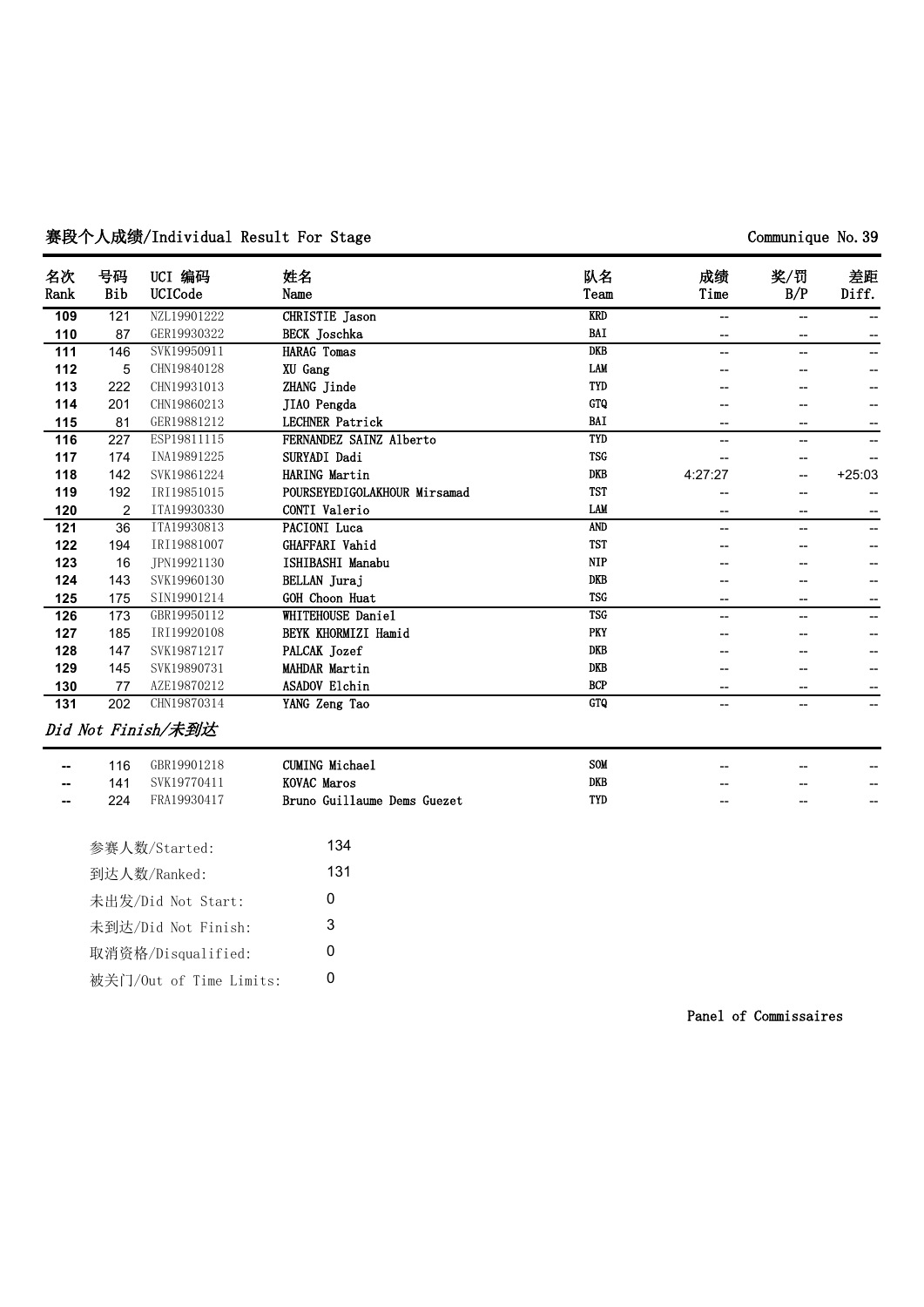# **累计个人成绩/General Individual Classification**

**组织者/Organizer:The 15th Tour of Qinghai Lake Organizing Committee 前5赛段/After Stage 5 距离/Distance:743Km 速度/Average :43.602Km/h**

| 名次                      | 号码  | UCI 编码             | 姓名                                  | 队名                            | 成绩                       | 差距       | Rank  |
|-------------------------|-----|--------------------|-------------------------------------|-------------------------------|--------------------------|----------|-------|
| Rank                    | Bib | UCICode            | Name                                | Team                          | Time                     | Diff.    | $+/-$ |
| 1                       | 51  | <b>UKR19861024</b> | <b>BUTS Vitaliy</b>                 | <b>KLS</b>                    | 17:12:16                 | --       |       |
| $\mathbf 2$             | 95  | KAZ19960519        | <b>GIDICH Yevgeniy</b>              | V <sub>4</sub> E              | 17:12:25                 | $+9$     | $-2$  |
| 3                       | 52  | UKR19871030        | KONONENKO Mykhaylo                  | <b>KLS</b>                    | 17:12:34                 | $+18$    | --    |
| 4                       | 21  | ITA19890808        | <b>CECCHIN Alberto</b>              | <b>ROT</b>                    | 17:12:37                 | $+21$    | $-1$  |
| 5                       | 54  | UKR19850424        | LAGKUTI Sergiy                      | <b>KLS</b>                    | 17:12:47                 | $+31$    | $-10$ |
| 6                       | 55  | UKR19870829        | VASYLYUK Andriy                     | <b>KLS</b>                    | 17:12:57                 | $+41$    | $-7$  |
| $\overline{\mathbf{r}}$ | 92  | KAZ19910610        | <b>BIZHIGITOV Zhandos</b>           | V <sub>4E</sub>               | 17:13:00                 | $+44$    | $-25$ |
| 8                       | 76  | SL019810617        | MUGERLI Matej                       | $\ensuremath{\mathsf{BCP}}$   | 17:13:04                 | $+48$    | $-26$ |
| 9                       | 193 | IRI19850921        | SAFARZADEH Saeid                    | <b>TST</b>                    | 17:19:24                 | $+7:08$  | $+1$  |
| 10                      | 152 | ITA19861119        | MUCELLI Davide                      | <b>MKT</b>                    | 17:19:25                 | $+7:09$  | $+1$  |
| 11                      | 133 | NED19891013        | VAN LUIJK Sven                      | PVC                           | 17:19:28                 | $+7:12$  | $-3$  |
| 12                      | 151 | CR019840803        | KISERLOVSKI Emanuel                 | <b>MKT</b>                    |                          |          | $-4$  |
| 13                      | 163 | USA19911106        | <b>EASTER Griffin</b>               | $\mathop{\rm ILU}\nolimits$   |                          |          | $-4$  |
| 14                      | 62  | COL19800513        | COLORADO HERNANDEZ Francisco Jarley | <b>RTS</b>                    |                          | --       | $-4$  |
| 15                      | 186 | IRI19890307        | HOSSEINI Reza                       | <b>PKY</b>                    | −−                       | −−       | $-4$  |
| 16                      | 213 | COL19861108        | PEREZ Jahir                         | $\overline{\text{NLC}}$       | --                       | --       | $-4$  |
| 17                      | 184 | IRI19820517        | <b>EMAMI</b> Rahim                  | <b>PKY</b>                    | --                       |          | -6    |
| 18                      | 155 | ITA19890913        | SANTORO Antonio                     | <b>MKT</b>                    |                          |          | $-6$  |
| 19                      | 191 | IRI19751206        | MIZBANI IRANAGH Ghader              | <b>TST</b>                    | --                       |          | $-2$  |
| 20                      | 182 | IRI19930107        | KOLAHDOUZ HAGH Amir                 | PKY                           | --                       | --       | -8    |
| 21                      | 197 | IRI19750522        | KAZEMI SARAI Ahad                   | <b>TST</b>                    | --                       | --       | $-6$  |
| 22                      | 61  | IRI19880124        | ALIZADEH Hossein                    | <b>RTS</b>                    | 17:19:35                 | $+7:19$  | $+12$ |
| 23                      | 203 | COL19860305        | QUINTERO Carlos Julian              | GTQ                           | 17:19:36                 | $+7:20$  | -8    |
| 24                      | 6   | ITA19940225        | ZURLO Federico                      | <b>LAM</b>                    | 17:19:42                 | $+7:26$  | $-11$ |
| 25                      | 167 | COL19891121        | AVILA VANEGAS Edwin Alcibiades      | $\mathbf{ILU}$                | 17:19:45                 | $+7:29$  | $-11$ |
| 26                      | 153 | ITA19870814        | RABOTTINI Matteo                    | <b>MKT</b>                    | 17:20:25                 | $+8:09$  | $-14$ |
| 27                      | 136 | ITA19880910        | ZANOTTI Marco                       | <b>PVC</b>                    | 17:20:49                 | $+8:33$  | $-15$ |
| 28                      | 72  | AZE19851128        | <b>AVERIN Maksym</b>                | BCP                           | 17:23:21                 | $+11:05$ | $-18$ |
| 29                      | 204 | COL19841003        | RUBIANO CHAVEZ Miguel Angel         | ${\rm G} {\rm T} {\mathbb Q}$ | 17:26:40                 | $+14:24$ | $+27$ |
| 30                      | 183 | IRI19900603        | POURHASHEMI Hamid                   | PKY                           | 17:26:52                 | $+14:36$ | $+24$ |
| 31                      | 64  | COL19801022        | ORTEGA RAMIREZ Mauricio             | <b>RTS</b>                    | ۰.                       | --       | $+24$ |
| 32                      | 37  | ROU19881229        | TVETCOV Serghei                     | AND                           | 17:26:57                 | $+14:41$ | $+21$ |
| 33                      | 53  | UKR19870331        | POLIVODA Oleksandr                  | <b>KLS</b>                    |                          |          | $+21$ |
| 34                      | 66  | COL19861007        | HERRERA Pedro                       | <b>RTS</b>                    |                          |          | $+12$ |
| 35                      | 212 | COL19880108        | LOPEZ Vladimir                      | MLC                           |                          |          | $+6$  |
| 36                      | 82  | GER19910504        | HOLLER Nikodemus                    | BAI                           | 17:27:18                 | $+15:02$ | $-1$  |
| 37                      | 132 | ITA19880925        | <b>GRAZIATO Massimo</b>             | <b>PVC</b>                    | 17:29:11                 | $+16:55$ | $-20$ |
| 38                      | 26  | ITA19921020        | TOFFALI Nicola                      | <b>ROT</b>                    | 17:31:32                 | $+19:16$ | $-22$ |
| 39                      | 206 | COL19820122        | WILCHES RODRIGUEZ Juan Pablo        | GTQ                           | 17:34:54                 | $+22:38$ | $+14$ |
| 40                      | 35  | ITA19900430        | NARDIN Alberto                      | AND                           |                          |          | $+14$ |
| 41                      | 65  | COL19730604        | NINO CORREDOR Victor                | <b>RTS</b>                    | $\overline{\phantom{a}}$ | ⊷<br>--  | $+11$ |
|                         |     | IRI19880610        | KHORSHID Khalil                     | <b>RTS</b>                    |                          |          |       |
| 42                      | 67  |                    |                                     | <b>TSG</b>                    | 17:34:55                 | $+22:39$ | $-1$  |
| 43                      | 174 | INA19891225        | SURYADI Dadi                        |                               | 17:35:04                 | $+22:48$ | $+10$ |
| 44                      | 12  | ITA19820419        | COLLI Daniele                       | <b>NIP</b>                    | 17:35:22                 | $+23:06$ | $-38$ |
| 45                      | 214 | COL19880523        | TAMAYO MARTINEZ Juan Sebastian      | <b>NLC</b>                    |                          |          | -9    |
| 46                      | 91  | KAZ19870226        | SHUSHEMOIN Alexandr                 | V4E                           | 17:35:28                 | $+23:12$ | $+8$  |
| 47                      | 165 | USA19871027        | <b>EASTER Cullen</b>                | ILU                           | 17:35:31                 | $+23:15$ | $+8$  |
| 48                      | 4   | SL019880909        | <b>KUMP Marko</b>                   | LAM                           | 17:37:17                 | $+25:01$ | $-36$ |
| 49                      | 125 | KEN19881209        | KANGANGI Suleiman                   | KRD                           | 17:37:30                 | $+25:14$ | $+2$  |
| 50                      | 123 | AUS19901215        | ELLIOTT Nathan                      | <b>KRD</b>                    | $\sim$                   | --       | $+2$  |
| 51                      | 166 | MEX19900126        | DE LUNA Flavio                      | ILU                           |                          |          | $+2$  |
| 52                      | 226 | UKR19840108        | OLEKSANDR Surutkovych               | TYD                           | 17:38:03                 | $+25:47$ | $-7$  |
| 53                      | 85  | ERI19920713        | TESHOME HAGOS Meron                 | BAI                           |                          |          | $-10$ |
| 54                      | 162 | USA19910413        | MCCUTCHEON Connor                   | $\mathbf{ILU}$                |                          |          | $-10$ |

**Communique No.40**

**7/21 10:00**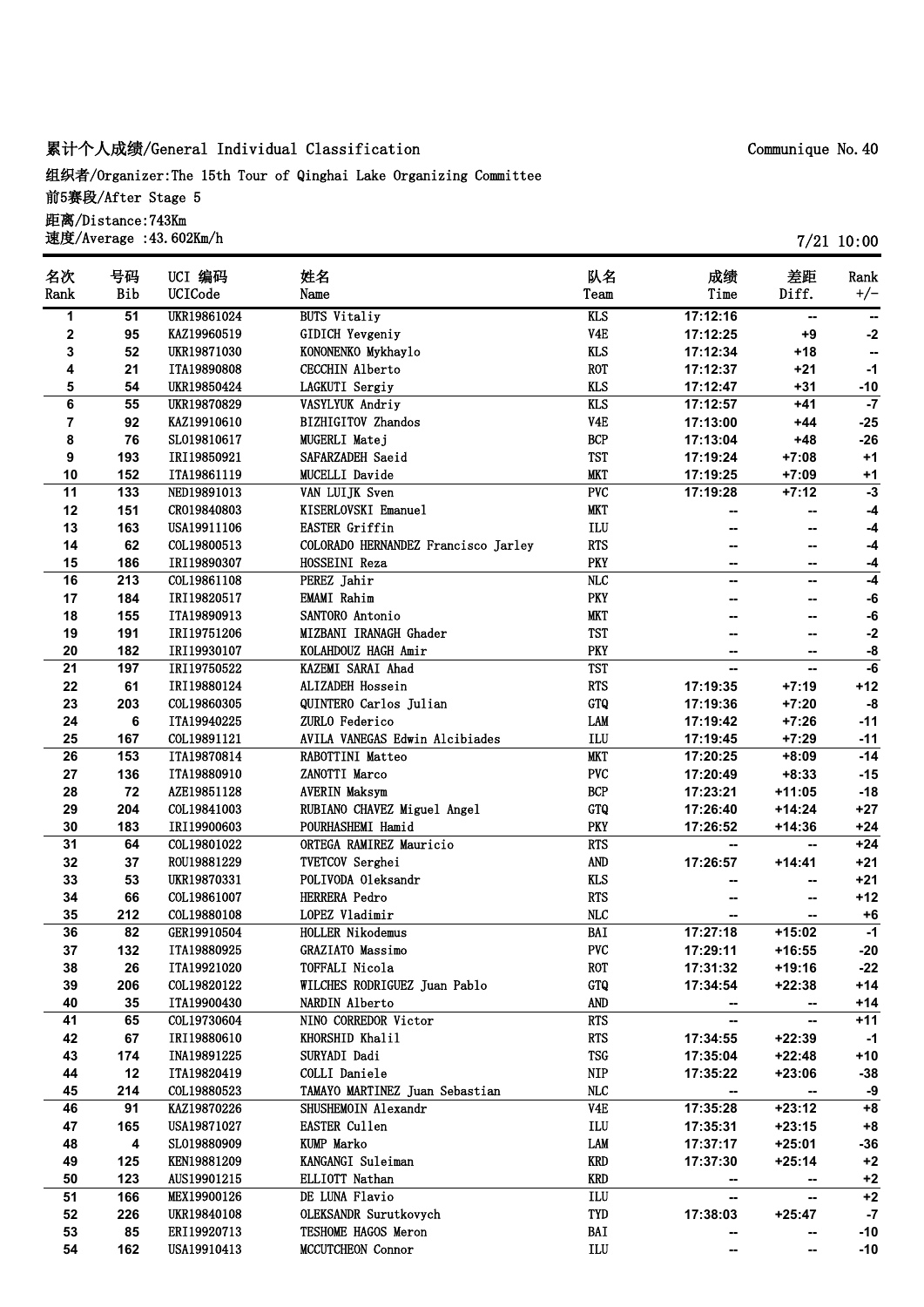# **累计个人成绩/General Individual Classification Communique No.40**

| 名次     | 号码              | UCI 编码      | 姓名                                    | 队名               | 成绩       | 差距       | Rank  |
|--------|-----------------|-------------|---------------------------------------|------------------|----------|----------|-------|
| Rank   | Bib             | UCICode     | Name                                  | Team             | Time     | Diff.    | $+/-$ |
| 55     | $\overline{93}$ | KAZ19930707 | ZEMLYAKOV Oleg                        | V4E              | 17:38:57 | $+26:41$ | $-15$ |
| 56     | 134             | NED19900510 | OCKELOEN Jasper                       | PVC              | 17:39:03 | $+26:47$ | $+6$  |
| 57     | 114             | AUS19951122 | CAVANAGH Ryan                         | SOM              | 17:39:44 | $+27:28$ | $+6$  |
| 58     | 56              | UKR19900628 | PREVAR Oleksandr                      | <b>KLS</b>       | 17:40:12 | $+27:56$ | $-21$ |
| 59     | 223             | CHN19940703 | ZHANG Zhishan                         | <b>TYD</b>       | 17:40:20 | $+28:04$ | $+18$ |
| 60     | 94              | KAZ19940127 | <b>ASTAFYEV Stepan</b>                | V <sub>4</sub> E | 17:41:59 | $+29:43$ | $-18$ |
| 61     | 181             | IRI19900326 | MOAZAMI GODARZI Arvin                 | <b>PKY</b>       | 17:42:48 | $+30:32$ | $+8$  |
| 62     | 201             | CHN19860213 | JIAO Pengda                           | GTQ              | 17:42:56 | $+30:40$ | $+18$ |
| 63     | 195             | IRI19811012 | SOHRABI Mehdi                         | <b>TST</b>       | 17:44:01 | $+31:45$ | $-24$ |
| 64     | 15              | ITA19900305 | ZILIOLI Gianfranco                    | <b>NIP</b>       | 17:45:32 | $+33:16$ | $+2$  |
| 65     | 111             | NZL19960412 | <b>BULL Adam</b>                      | SOM              |          | --       |       |
| 66     | 131             | NED19920923 | <b>BECKERINGH Derk Abel</b>           | PVC              | --       | --       | ⊷     |
| 67     | 97              | KAZ19961023 | <b>VOLOSHIN Alexey</b>                | V <sub>4</sub> E |          |          | --    |
| 68     | 185             | IRI19920108 | BEYK KHORMIZI Hamid                   | PKY              | 17:46:01 | $+33:45$ | $+23$ |
| 69     | 41              | ITA19910914 | CONTI Samuele                         | WIL              | 17:46:19 | $+34:03$ | $-24$ |
| $70\,$ | 215             | MGL19950608 | BOLOR-ERDENE Enkhtaivan               | MLC              | 17:47:31 | $+35:15$ | $-1$  |
| 71     | 127             | KEN19910915 | LANGAT Geoffrey                       | <b>KRD</b>       | 17:48:15 | $+35:59$ | $+19$ |
| 72     | 96              | KAZ19920628 | <b>VOROPAYEV Taras</b>                | V <sub>4</sub> E | 17:48:48 | $+36:32$ | $-28$ |
| 73     | 104             | TUR19860529 | <b>BAKIRCI Nazim</b>                  | <b>TRK</b>       | 17:49:28 | $+37:12$ |       |
| 74     | 196             | IRI19790208 | HAGHI Alireza                         | <b>TST</b>       |          | --       | -6    |
| 75     | 156             | ITA19920324 | VIOLA Michele                         | <b>MKT</b>       | 17:49:35 | $+37:19$ | $-6$  |
| 76     | 1               | ITA19901025 | <b>CATTANEO</b> Mattia                | LAM              | 17:50:36 | $+38:20$ | $-26$ |
| 77     | 25              | SUI19910729 | <b>JAUN</b> Lukas                     | <b>ROT</b>       | 17:50:48 | $+38:32$ | $+22$ |
| 78     | 71              | AZE19940907 | JABRAYILOV Samir                      | BCP              | 17:51:04 | $+38:48$ | $-25$ |
| 79     | 112             | AUS19940403 | <b>KERRISON</b> Jesse                 | SOM              | 17:51:27 | $+39:11$ | -6    |
| 80     | 187             | IRI19790527 | SEYED REZAEI KHORMIZI Seyed Moezeddin | PKY              | 17:51:32 | $+39:16$ | -9    |
| 81     | 205             | COL19830829 | <b>WILCHES Norberto</b>               | GTQ              | 17:51:38 | +39:22   | $-10$ |
| 82     | 24              | ITA19920711 | ZORDAN Andrea                         | <b>ROT</b>       |          | --       | $-10$ |
| 83     | 32              | ITA19880106 | <b>BENFATTO Marco</b>                 | <b>AND</b>       | 17:52:36 | +40:20   | $-48$ |
| 84     | 137             | NED19910519 | <b>NOLTEN Bram</b>                    | <b>PVC</b>       | 17:53:05 | $+40:49$ | $-27$ |
| 85     | 57              | UKR19890830 | KULYK Andriy                          | <b>KLS</b>       | 17:53:21 | $+41:05$ | $-28$ |
| 86     | 5               | CHN19840128 | XU Gang                               | <b>LAM</b>       | 17:53:29 | $+41:13$ | $+18$ |
| 87     | 16              | JPN19921130 | ISHIBASHI Manabu                      | <b>NIP</b>       | 17:53:45 | +41:29   | $+31$ |
| 88     | 142             | SVK19861224 | <b>HARING Martin</b>                  | DKB              | 17:54:05 | +41:49   | $+30$ |
| 89     | 121             | NZL19901222 | CHRISTIE Jason                        | <b>KRD</b>       | 17:54:23 | +42:07   | $+20$ |
| 90     | 122             | NZL19911024 | <b>MILLER Nick</b>                    | <b>KRD</b>       | 17:55:53 | $+43:37$ | $-4$  |
| 91     | $\mathbf 2$     | ITA19930330 | <b>CONTI Valerio</b>                  | <b>LAM</b>       | 17:56:26 | $+44:10$ | $+30$ |
| 92     | 216             | MGL19921114 | MUNKHTULGA Erdenesuren                | <b>NLC</b>       | 17:57:24 | $+45:08$ | $+20$ |
| 93     | 86              | GER19880818 | <b>BICHLMANN Daniel</b>               | BAI              | 17:57:25 | +45:09   | $+16$ |
| 94     | 227             | ESP19811115 | FERNANDEZ SAINZ Alberto               | TYD              | 17:57:45 | +45:29   | $+11$ |
| 95     | 217             | MGL19911221 | ALTANSUKH Altanzul                    | <b>NLC</b>       | 17:58:05 | +45:49   | -6    |
| 96     | 17              | JPN19911119 | YAMAMOTO Genki                        | <b>NIP</b>       |          |          | $-3$  |
| 97     | 135             | NED19881129 | TE BRAKE Remco                        | PVC              | 17:58:48 | +46:32   | $-10$ |
| 98     | 3               | TPE19881102 | FENG Chun Kai                         | LAM              | 17:58:52 | +46:36   | $-17$ |
| 99     | 211             | CHN19910507 | QIAO Feng                             | <b>NLC</b>       |          | --       | $-20$ |
| 100    | 46              | ITA19890105 | TEDESCHI Mirko                        | WIL              |          |          | $-22$ |
| 101    | 207             | GRE19901117 | <b>BOUGLAS</b> Georgios               | GTQ              | 17:59:24 | +47:08   | $+15$ |
| 102    | 101             | TUR19890422 | SAYAR Mustafa                         | <b>TRK</b>       | 17:59:49 | $+47:33$ | $+14$ |
| 103    | 192             | IRI19851015 | POURSEYEDIGOLAKHOUR Mirsamad          | <b>TST</b>       | 18:00:22 | +48:06   | $+28$ |
| 104    | 77              | AZE19870212 | <b>ASADOV Elchin</b>                  | <b>BCP</b>       |          | --       | $+30$ |
| 105    | 36              | ITA19930813 | PACIONI Luca                          | AND              |          |          | $+29$ |
| 106    | 175             | SIN19901214 | GOH Choon Huat                        | <b>TSG</b>       | 18:02:26 | $+50:10$ | $+16$ |
| 107    | 45              | ITA19940430 | MARECZKO Jakub                        | WIL              | 18:06:11 | $+53:55$ | $+1$  |
| 108    | 172             | MGL19941015 | <b>BATMUNKH Maral-Erdene</b>          | <b>TSG</b>       | 18:06:19 | $+54:03$ | -9    |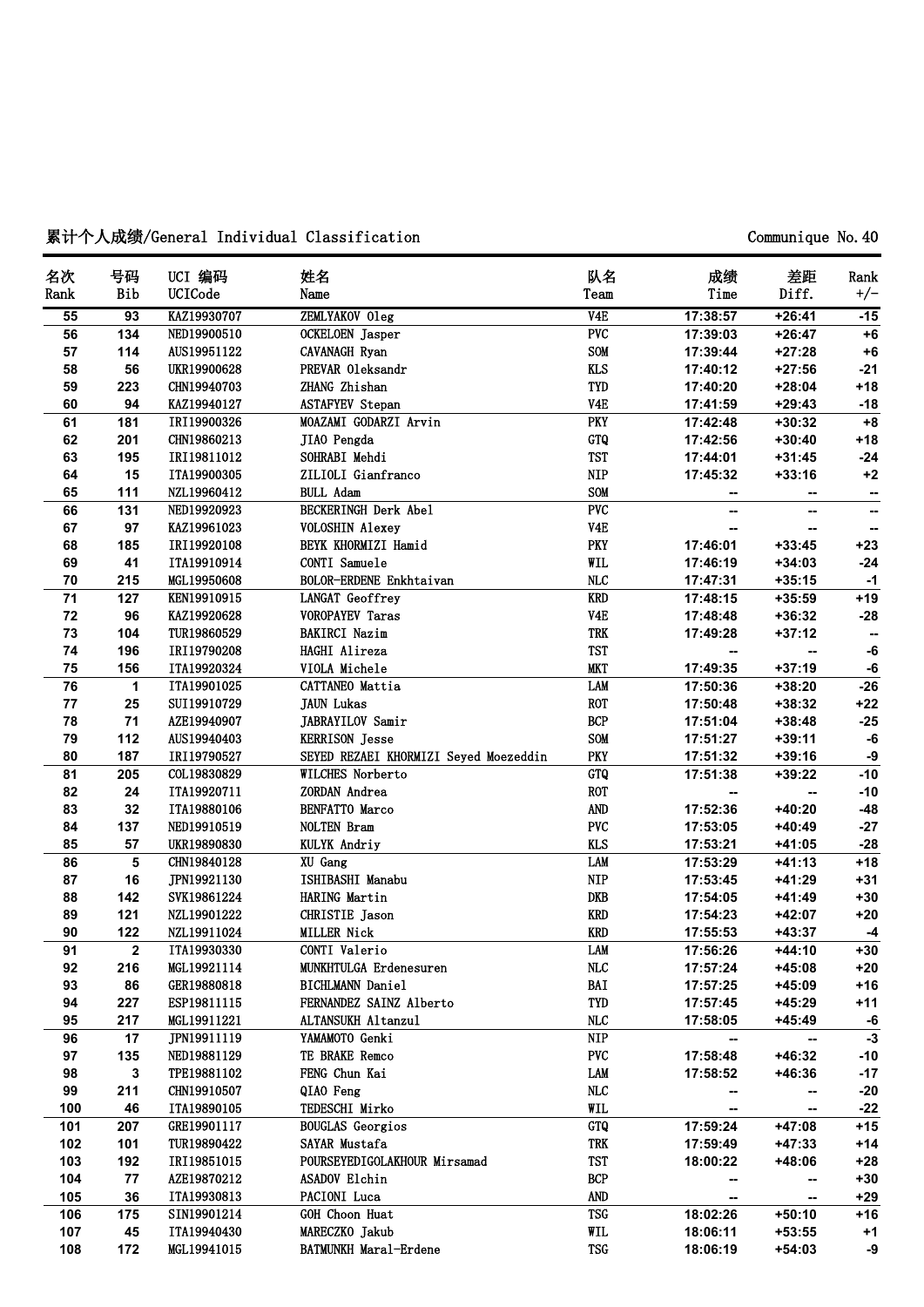# 累计个人成绩/General Individual Classification **by the communique No.40** Communique No.40

| 名次   | 号码  | UCI 编码      | 姓名                           | 队名         | 成绩       | 差距         | Rank  |
|------|-----|-------------|------------------------------|------------|----------|------------|-------|
| Rank | Bib | UCICode     | Name                         | Team       | Time     | Diff.      | $+/-$ |
| 109  | 154 | SL019930805 | REPSE Uros                   | <b>MKT</b> | 18:06:21 | $+54:05$   | $-3$  |
| 110  | 33  | ITA19801127 | <b>CHICCHI Francesco</b>     | <b>AND</b> | --       | --         | -4    |
| 111  | 13  | ITA19911108 | STACCHIOTTI Riccardo         | <b>NIP</b> | --       | --         | $-7$  |
| 112  | 103 | TUR19890515 | <b>ATALAY Muhammed</b>       | <b>TRK</b> |          |            | $-11$ |
| 113  | 11  | ITA19930729 | <b>MARINI Nicolas</b>        | <b>NIP</b> |          |            | $-3$  |
| 114  | 117 | AUS19930710 | <b>MORTAGH Conor</b>         | <b>SOM</b> |          |            | $-14$ |
| 115  | 44  | ITA19910802 | FONZI Giuseppe               | WIL        |          |            | $-12$ |
| 116  | 47  | ALB19900404 | ZHUPA Eugert                 | WIL        | 18:07:12 | $+54:56$   | $-16$ |
| 117  | 27  | ITA19881221 | VACCHER Andrea               | <b>ROT</b> | 18:07:20 | $+55:04$   | $+13$ |
| 118  | 31  | ITA19840612 | <b>BANDIERA Marco</b>        | AND        | 18:07:39 | $+55:23$   | $-15$ |
| 119  | 222 | CHN19931013 | ZHANG Jinde                  | TYD        | 18:08:05 | $+55:49$   | $+14$ |
| 120  | 173 | GBR19950112 | WHITEHOUSE Daniel            | <b>TSG</b> | 18:08:38 | $+56:22$   | $+24$ |
| 121  | 194 | IRI19881007 | GHAFFARI Vahid               | <b>TST</b> | 18:08:58 | $+56:42$   | $+23$ |
| 122  | 221 | CHN19881026 | DONG Xiaoyong                | TYD        | 18:14:17 | $+1:02:01$ | $+14$ |
| 123  | 81  | GER19881212 | <b>LECHNER Patrick</b>       | BAI        | 18:14:18 | +1:02:02   | $+14$ |
| 124  | 84  | ERI19950114 | GHEBREINDRIAS Amanuel Mengis | BAI        |          |            | $+3$  |
| 125  | 87  | GER19930322 | <b>BECK</b> Joschka          | BAI        |          |            | $-4$  |
| 126  | 144 | SVK19940206 | LAJCHA Juraj                 | DKB        | 18:14:38 | $+1:02:22$ | $-4$  |
| 127  | 146 | SVK19950911 | <b>HARAG</b> Tomas           | DKB        | 18:15:56 | $+1:03:40$ | $-7$  |
| 128  | 143 | SVK19960130 | BELLAN Juraj                 | <b>DKB</b> | 18:17:15 | $+1:04:59$ | $+18$ |
| 129  | 202 | CHN19870314 | YANG Zeng Tao                | GTQ        |          |            | $+9$  |
| 130  | 145 | SVK19890731 | <b>MAHDAR Martin</b>         | DKB        | --       | --         | $+5$  |
| 131  | 147 | SVK19871217 | PALCAK Jozef                 | DKB        | --       | --         | $+5$  |

**the Riders Wearing Leader's Jersey for Stage 6**

| 黄衫/Yellow: | <b>No.51</b> | <b>BUTS Vitaliy</b>            |
|------------|--------------|--------------------------------|
| 绿衫/Green:  | <b>No.52</b> | <b>KONONENKO Mykhaylo</b>      |
| 圆点衫/P-Dot: | <b>No.64</b> | <b>ORTEGA RAMIREZ Mauricio</b> |
| 蓝衫/Blue:   | <b>No.95</b> | <b>GIDICH Yevgeniy</b>         |

**Panel of Commissaires**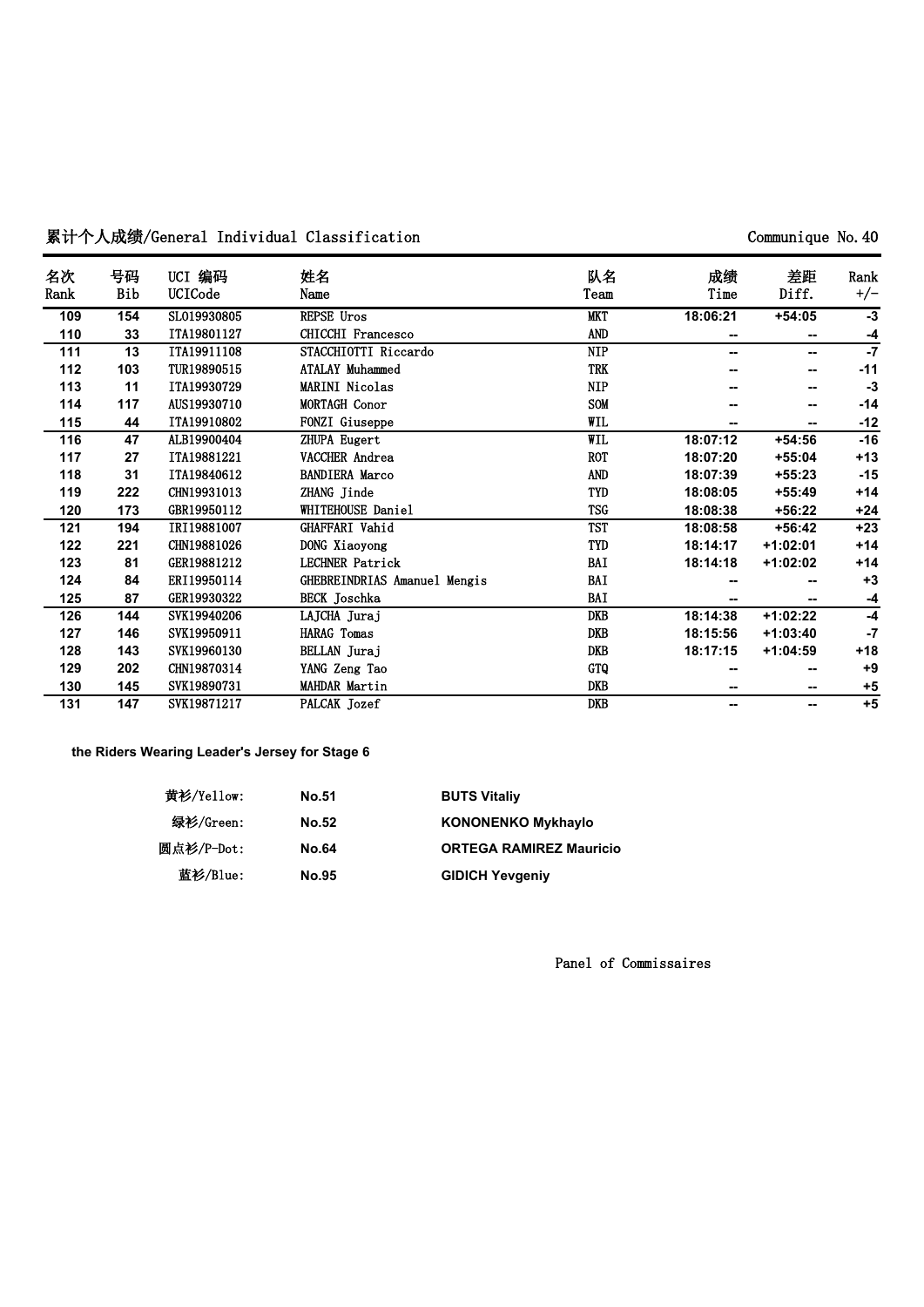## **团体成绩/Team Classification**

**赛段/Stage:5(青海湖-刚察/Qinghai Lake-Gangcha)**

### **距离/Distance:185Km**

|                |                             | 赛段团体成绩/Team Ranking of Stage 5                            |                 |                          |                          |                          |
|----------------|-----------------------------|-----------------------------------------------------------|-----------------|--------------------------|--------------------------|--------------------------|
| 顺序             | 代码 队名<br>Order Code Team    |                                                           | 国家<br>Nat.      | 成绩<br>Time               | 奖/罚<br>B/P               | 差距<br>Diff.              |
| $\mathbf{1}$   | <b>KLS</b>                  | 乌克兰科尔斯队/KOLSS-BDC TEAM                                    | UKR             | 12:07:18                 | Ξ.                       |                          |
| $\overline{2}$ | <b>PVC</b>                  | 荷兰帕克赫特尔队/PARKHOTEL VALKENBURG CONTINENTAL TEAM            | NED             | 12:08:32                 | $\overline{\phantom{a}}$ | $+1:14$                  |
| 3              | V4E                         | 哈萨克斯坦永远维诺队/VINO 4-EVER SKO                                | KAZ             | 12:12:10                 | --                       | $+4:52$                  |
| 4              | <b>BCP</b>                  | 阿塞拜疆希耐基巴库队/SYNERGY BAKU CYCLING PROJECT                   | AZE             | 12:13:57                 | $-$                      | $+6:39$                  |
| 5              | LAM                         | 意大利蓝波-美利达车队/LAMPRE-MERIDA                                 | <b>ITA</b>      | 12:20:32                 | $\overline{\phantom{a}}$ | $+13:14$                 |
| 6              | <b>ROT</b>                  | 瑞士罗斯队/TEAM ROTH                                           | SUI             | 12:21:30                 | $\overline{\phantom{a}}$ | $+14:12$                 |
| $\overline{7}$ | MKT                         | 克罗地亚魅力堤亚纳队/MERIDIANA KAMEN TEAM                           | CRO             | 12:26:45                 | $\overline{\phantom{a}}$ | $+19:27$                 |
| 8              | PKY                         | 伊朗皮氏加曼队/PISHGAMAN CYCLING TEAM                            | IRI             | 12:27:12                 | $\overline{\phantom{a}}$ | $+19:54$                 |
| 9              | ILU                         | 美国光影队/TEAM ILLUMINATE                                     | <b>USA</b>      | $\overline{\phantom{a}}$ | -−                       |                          |
| 10             | <b>TST</b>                  | 伊朗大不里士队/TABRIZ SHAHRDARI TEAM                             | IRI             | $\overline{\phantom{a}}$ | $\overline{\phantom{a}}$ | $\overline{\phantom{a}}$ |
| 11             | NLC                         | 宁夏体彩 LIVALL 队/NING XIA SPORTS LOTTERY LIVALL CYCLING TEAM | <b>CHN</b>      | Ц.                       | -−                       |                          |
| 12             | <b>RTS</b>                  | 台北RTS森地客队/RTS - SANTIC RACING TEAM                        | TPE             | 12:34:37                 | $\overline{\phantom{a}}$ | $+27:19$                 |
| 13             | WIL                         | 意大利维利尔队/WILIER TRIESTINA - SOUTHEAST                      | <b>ITA</b>      | 12:34:41                 | Ц.                       | $+27:23$                 |
| 14             | <b>NIP</b>                  | 意大利尼波-维尼凡蒂尼队/NIPPO - VINI FANTINI                         | <b>ITA</b>      | 12:35:30                 | Ξ.                       | $+28:12$                 |
| 15             | AND                         | 意大利安德罗尼队/ANDRONI GIOCATTOLI - SIDERMEC                    | <b>ITA</b>      | 12:35:32                 | $\overline{\phantom{a}}$ | $+28:14$                 |
| 16             | GTQ                         | 甘肃银行队/CHINA CONTINENTAL TEAM OF GANSU BANK                | CHN             | 12:42:10                 | --                       | $+34:52$                 |
| 17             | <b>SOM</b>                  | 澳大利亚SOM队/STATE OF MATTER / MAAP                           | AUS             | 12:49:39                 | $\overline{\phantom{a}}$ | $+42:21$                 |
| 18             | <b>KRD</b>                  | 肯尼亚洲际队/KENYAN RIDERS DOWNUNDER                            | <b>KEN</b>      |                          | $\overline{\phantom{0}}$ |                          |
| 19             | BAI                         | 德国斯特拉达利助利车队/STRADALLI - BIKE AID                          | GER             | 12:50:07                 | $\overline{\phantom{a}}$ | $+42:49$                 |
| 20             | TRK                         | 土耳其土耳克队/TORKU SEKERSPOR                                   | TUR             | 12:57:36                 | $\overline{\phantom{a}}$ | $+50:18$                 |
| 21             | TYD                         | 青海天佑德队/QINGHAI TIANYOUDE CYCLING TEAM                     | <b>CHN</b>      | 12:58:04                 | u.                       | $+50:46$                 |
| 22             | <b>TSG</b>                  | 马来西亚丁加奴队/TERENGGANU CYCLING TEAM                          | MAS             | 13:08:30                 | -−                       | $+1:01:12$               |
| 23             | <b>DKB</b>                  | 斯洛伐克杜克拉班斯卡队/DUKLA BANSKA BYSTRICA                         | <b>SVK</b>      | 13:16:27                 | --                       | $+1:09:09$               |
|                |                             | 累计团体成绩/Team Ranking After Stage 5                         |                 |                          |                          |                          |
|                | 顺序 代码 队名<br>Order Code Team |                                                           | 国家<br>Nat.      | 成绩<br>Time               | 差距<br>Diff.              | Rank<br>$+/-$            |
| $\mathbf{1}$   | KLS                         | 乌克兰科尔斯队/KOLSS-BDC TEAM                                    | <b>UKR</b>      | 51:38:24                 | $\overline{\phantom{a}}$ |                          |
| $\overline{2}$ | V4E                         | 哈萨克斯坦永远维诺队/VINO 4-EVER SKO                                | KAZ             | 51:44:01                 | $+5:37$                  | -6                       |
| 3              | PVC                         | 荷兰帕克赫特尔队/PARKHOTEL VALKENBURG CONTINENTAL TEAM            | NED             | 51:53:16                 | $+14:52$                 | $-7$                     |
| 4              | MKT                         | 克罗地亚魅力堤亚纳队/MERIDIANA KAMEN TEAM                           | CR <sub>0</sub> | 51:57:54                 | $+19:30$                 | $+1$                     |
| 5              | PKY                         | 伊朗皮氏加曼队/PISHGAMAN CYCLING TEAM                            | IRI             | 51:58:24                 | $+20:00$                 | $\overline{\phantom{a}}$ |
| 6              | TST                         | 伊朗大不里士队/TABRIZ SHAHRDARI TEAM                             | IRI             | $\overline{\phantom{a}}$ | $\mathbf{L}$             | $\overline{\phantom{a}}$ |
| $\overline{7}$ | ILU                         | 美国光影队/TEAM ILLUMINATE                                     | USA             | 51:58:58                 | $+20:34$                 | $\overline{\phantom{a}}$ |
| 8              | NLC                         | 宁夏体彩 LIVALL 队/NING XIA SPORTS LOTTERY LIVALL CYCLING TEAM | <b>CHN</b>      | 52:03:45                 | $+25:21$                 | $-1$                     |
| 9              | <b>RTS</b>                  | 台北RTS森地客队/RTS - SANTIC RACING TEAM                        | TPE             | 52:05:46                 | $+27:22$                 | $+5$                     |
| 10             | GTQ                         | 甘肃银行队/CHINA CONTINENTAL TEAM OF GANSU BANK                | <b>CHN</b>      | 52:13:19                 | $+34:55$                 | $+8$                     |
| 11             | <b>BCP</b>                  | 阿塞拜疆希耐基巴库队/SYNERGY BAKU CYCLING PROJECT                   | AZE             | 52:18:10                 | $+39:46$                 | $\overline{-2}$          |
| 12             | <b>ROT</b>                  | 瑞士罗斯队/TEAM ROTH                                           | SUI             | 52:27:08                 | $+48:44$                 | $-2$                     |

13 LAM 意大利蓝波-美利达车队/LAMPRE-MERIDA ITA S2:28:51 +50:27 -2 14 AND 意大利安德罗尼队/ANDRONI GIOCATTOLI - SIDERMEC **ITA S2:29:15 +50:51 +3** 15 KRD 肯尼亚洲际队/KENYAN RIDERS DOWNUNDER **KEN 52:51:57 +1:13:33** +3 16 BAI 德国斯特拉达利助利车队/STRADALLI - BIKE AID GER 53:02:46 +1:24:22 --17 NIP 意大利尼波-维尼凡蒂尼队/NIPPO - VINI FANTINI ITA S3:03:42 +1:25:18 -3 18 SOM 澳大利亚SOM队/STATE OF MATTER / MAAP **AUS 53:14:43 +1:36:19** --19 TYD 青海天佑德队/QINGHAI TIANYOUDE CYCLING TEAM CHAN CHN 53:15:51 +1:37:27 +2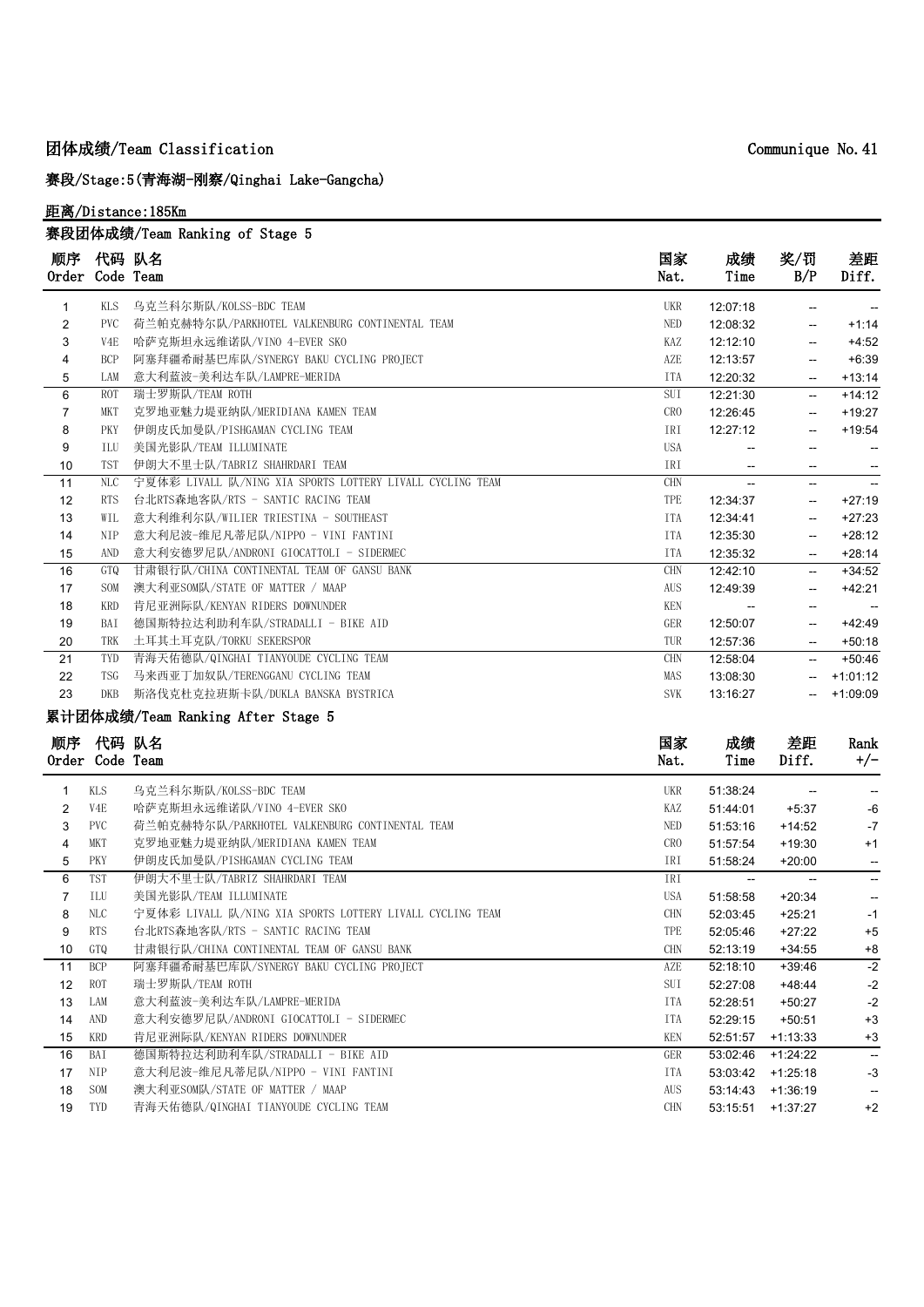| 顺序<br>$0$ rder | Code Team | 代码 队名                                | 国家<br>Nat. | 成绩<br>Time | 差距<br>Diff. | Rank<br>$+/-$     |
|----------------|-----------|--------------------------------------|------------|------------|-------------|-------------------|
| 20             | TSG       | 马来西亚丁加奴队/TERENGGANU CYCLING TEAM     | MAS        | 53:35:14   | $+1:56:50$  | $+1$              |
| 21             | WIL       | 意大利维利尔队/WILIER TRIESTINA - SOUTHEAST | ITA        | 53:51:32   | +2:13:08    | $-2$              |
| 22             | TRK       | 土耳其土耳克队/TORKU SEKERSPOR              | TUR        | 53:55:18   | $+2:16:54$  | $\hspace{0.05cm}$ |
| 23             | DKB       | 斯洛伐克杜克拉班斯卡队/DUKLA BANSKA BYSTRICA    | <b>SVK</b> | 54:13:43   | $+2.35.19$  | $+2$              |

# **累计团体成绩/Team Ranking After Stage 5**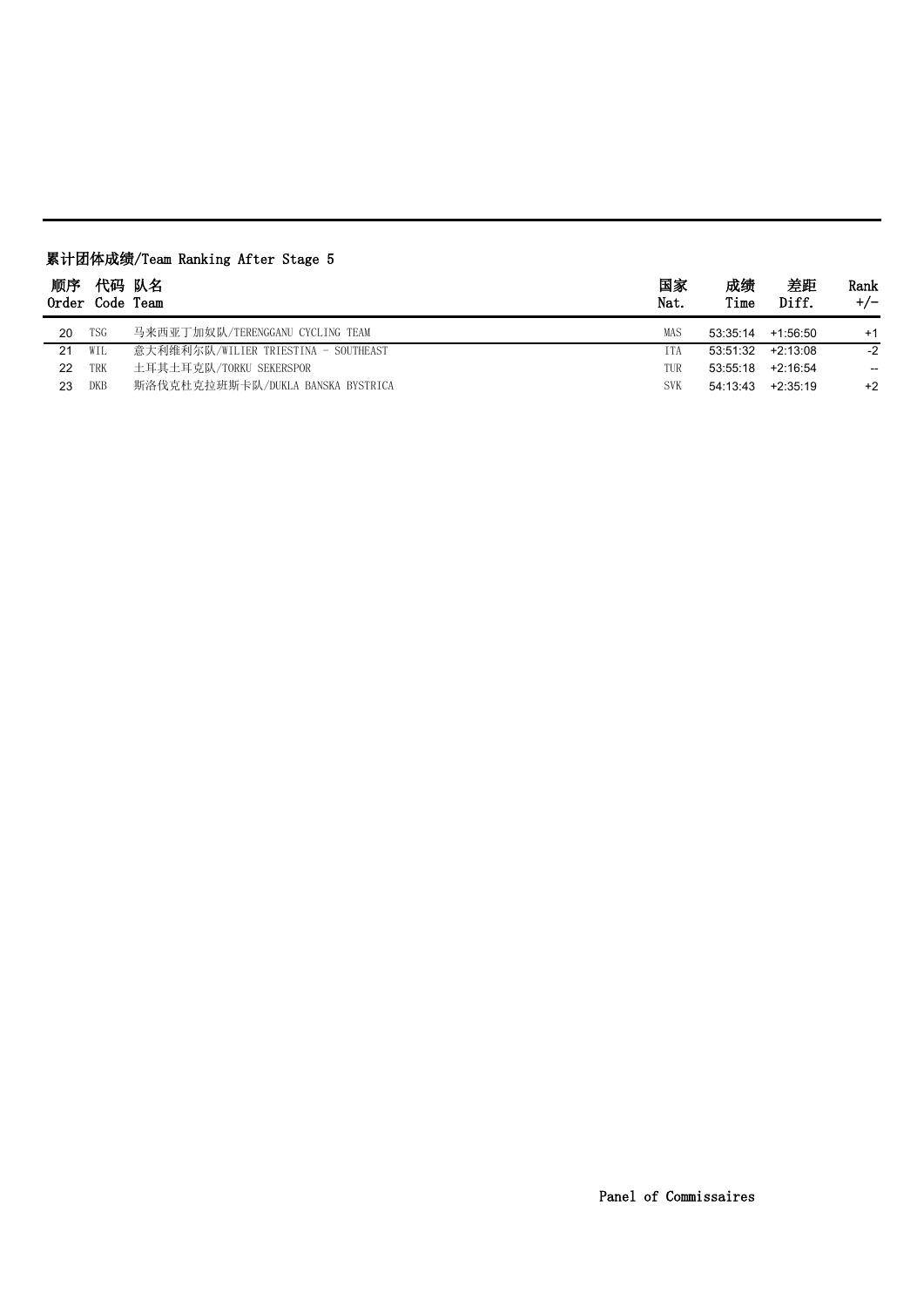# **赛段/Stage:5(青海湖-刚察/Qinghai Lake-Gangcha) 距离/Distance:185Km**

**累计爬山排名/KOM Classification after stage 5 名次 Rank 号码 姓名 Bib Name 队名 Team 合计 + Total 1 64 ORTEGA RAMIREZ Mauricio RTS 0 18 2 62 COLORADO HERNANDEZ Francisco Jarley RTS 0 7 3 213 PEREZ Jahir NLC 0 7 4 197 KAZEMI SARAI Ahad TST 0 5 5 183 POURHASHEMI Hamid PKY 0 5 6 204 RUBIANO CHAVEZ Miguel Angel GTQ 0 3 7 223 ZHANG Zhishan TYD 0 3 8 184 EMAMI Rahim PKY 0 2 9 182 KOLAHDOUZ HAGH Amir PKY 0 2 10 155 SANTORO Antonio MKT 0 1 11 61 ALIZADEH Hossein RTS 0 1**

**Communique No.42**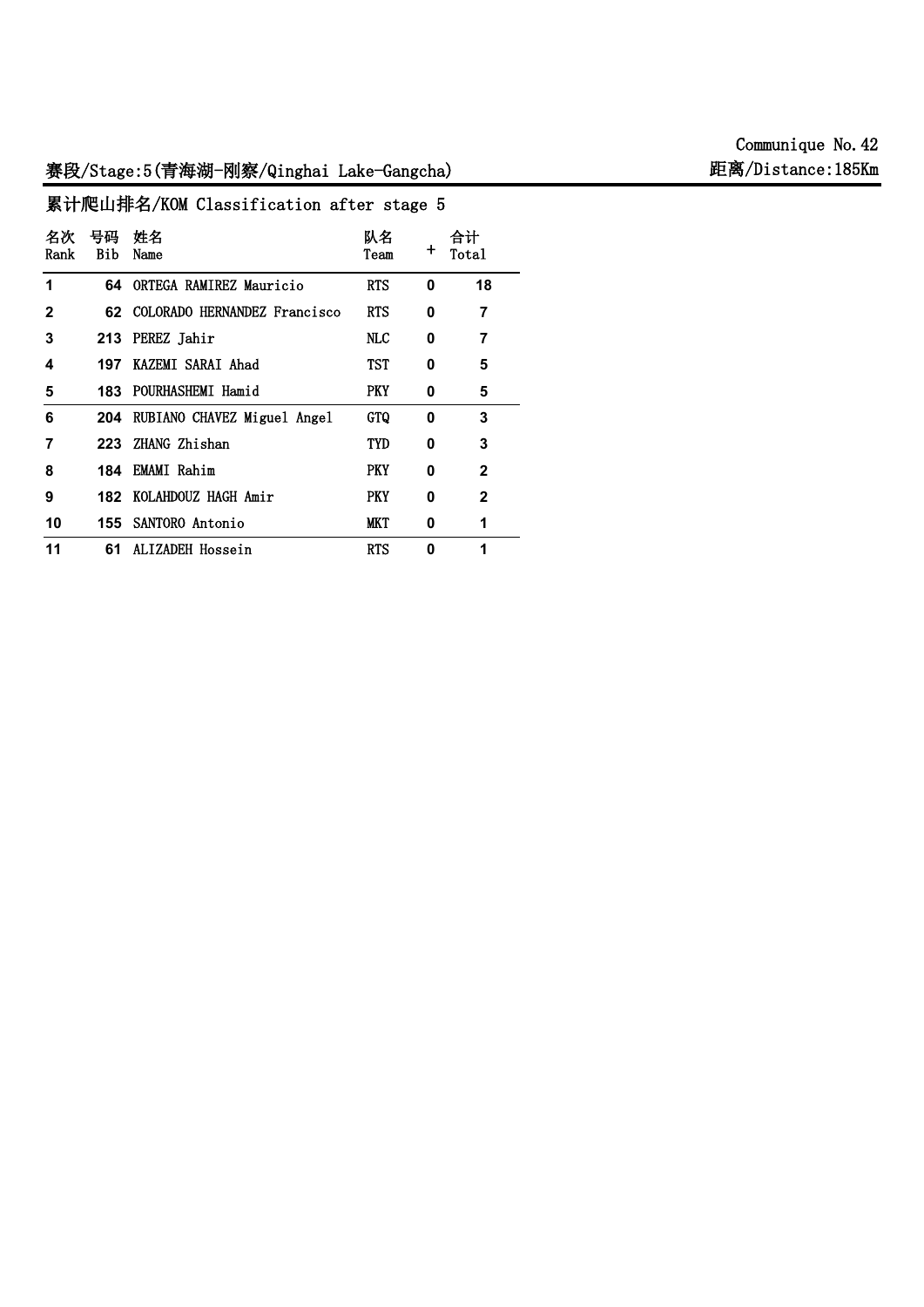# 赛段/Stage:5(青海湖-刚察/Qinghai Lake-Gangcha) 距离/Distance:185

**193 SAFARZADEH Saeid TST 0 5**

| Communique No. 42 |  |
|-------------------|--|
| 垢离/Distance・185Km |  |

#### **位置/Position : Sprint1 海拔/Elevation: 3220m 12 COLLI Daniele 5 172 BATMUNKH Maral-Erdene 3 96 VOROPAYEV Taras 1 61 ALIZADEH Hossein 0 位置/Position : Sprint2 海拔/Elevation: 3210m 51 BUTS Vitaliy 5 54 LAGKUTI Sergiy 3 92 BIZHIGITOV Zhandos 1 位置/Position : Sprint3 海拔/Elevation: 3240m 52 KONONENKO Mykhaylo 5 51 BUTS Vitaliy 3 54 LAGKUTI Sergiy 1 位置/Position : Finish 海拔/Elevation: m 95 GIDICH Yevgeniy 16 12 COLLI Daniele 14 21 CECCHIN Alberto 13 72 AVERIN Maksym 12 4 KUMP Marko 11 136 ZANOTTI Marco 10 51 BUTS Vitaliy 9 54 LAGKUTI Sergiy 8 52 KONONENKO Mykhaylo 7 32 BENFATTO Marco 6 92 BIZHIGITOV Zhandos 5 76 MUGERLI Matej 4 55 VASYLYUK Andriy 3 26 TOFFALI Nicola 2 132 GRAZIATO Massimo 1 累计抢分排名/Points Classification after stage 5 名次 Rank 号码 姓名 Bib Name 队名 Team 合计 + Total 51 BUTS Vitaliy KLS 17 72 52 KONONENKO Mykhaylo KLS 12 51 204 RUBIANO CHAVEZ Miguel Angel GTQ 0 48 12 COLLI Daniele NIP 19 46 95 GIDICH Yevgeniy V4E 16 43 21 CECCHIN Alberto ROT 13 42 167 AVILA VANEGAS Edwin Alcibiades ILU 0 27 4 KUMP Marko LAM 11 25 136 ZANOTTI Marco PVC 10 24 76 MUGERLI Matej BCP 4 23 6 ZURLO Federico LAM 0 22 54 LAGKUTI Sergiy KLS 12 20 45 MARECZKO Jakub WIL 0 16 72 AVERIN Maksym BCP 12 16 152 MUCELLI Davide MKT 0 13 112 KERRISON Jesse SOM 0 13 135 TE BRAKE Remco PVC 0 13 55 VASYLYUK Andriy KLS 3 12 57 KULYK Andriy KLS 0 12 53 POLIVODA Oleksandr KLS 0 11 214 TAMAYO MARTINEZ Juan Sebastian NLC 0 11 35 NARDIN Alberto AND 0 10 47 ZHUPA Eugert WIL 0 10 37 TVETCOV Serghei AND 0 9 33 CHICCHI Francesco AND 0 9 81 LECHNER Patrick BAI 0 9 64 ORTEGA RAMIREZ Mauricio RTS 0 8 156 VIOLA Michele MKT 0 8 183 POURHASHEMI Hamid PKY 0 7 207 BOUGLAS Georgios GTQ 0 7 92 BIZHIGITOV Zhandos V4E 6 6 163 EASTER Griffin ILU 0 6 26 TOFFALI Nicola ROT 2 6 32 BENFATTO Marco AND 6 6 223 ZHANG Zhishan TYD 0 5 181 MOAZAMI GODARZI Arvin PKY 0 5**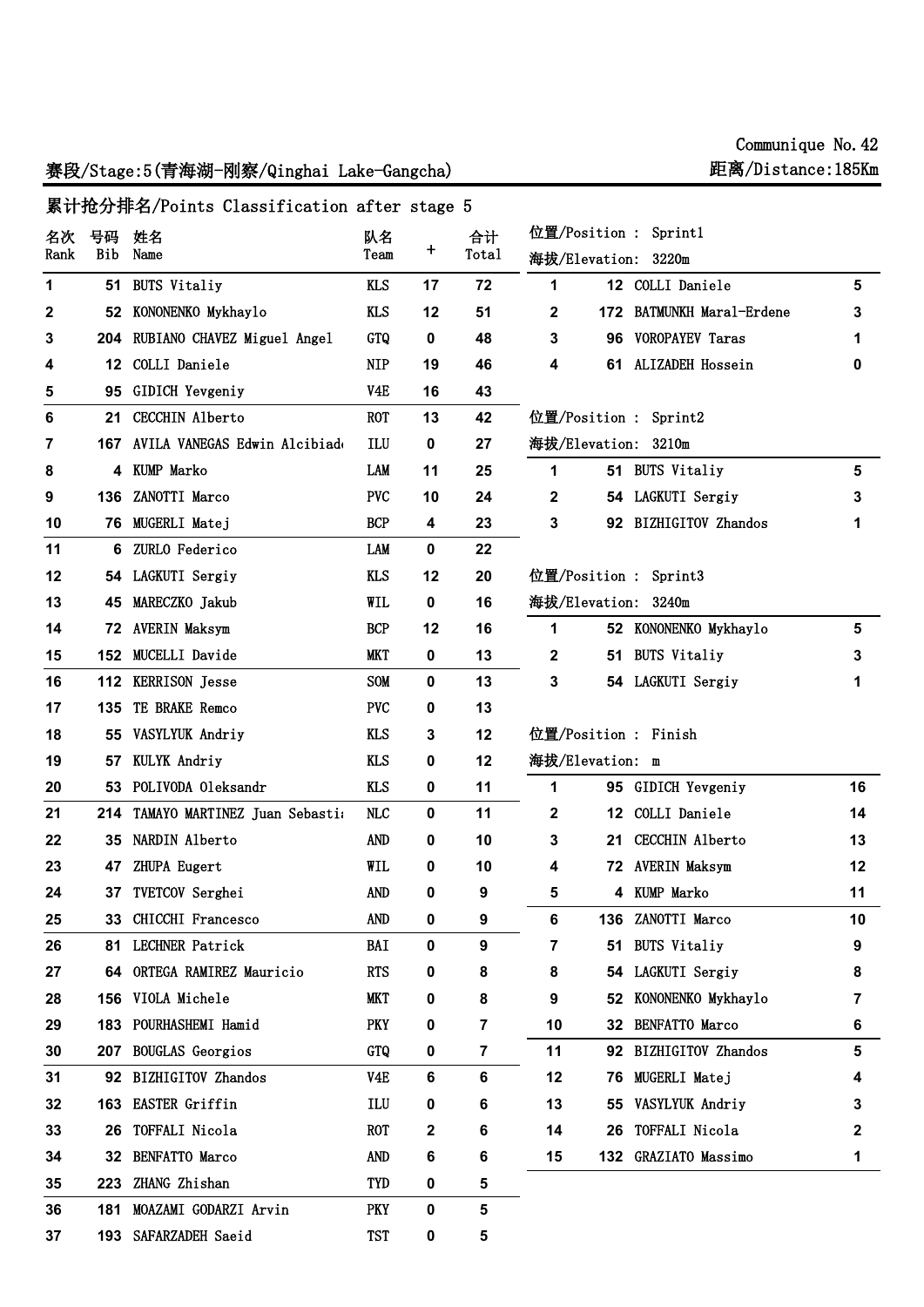# **Communique No.42**

# **31 BANDIERA Marco AND 0 5 166 DE LUNA Flavio ILU 0 3 85 TESHOME HAGOS Meron BAI 0 3 195 SOHRABI Mehdi TST 0 3 172 BATMUNKH Maral-Erdene TSG 3 3 202 YANG Zeng Tao GTQ 0 3 61 ALIZADEH Hossein RTS -5 2 162 MCCUTCHEON Connor ILU 0 2 137 NOLTEN Bram PVC 0 2 186 HOSSEINI Reza PKY 0 1 153 RABOTTINI Matteo MKT 0 1 132 GRAZIATO Massimo PVC 1 1 215 BOLOR-ERDENE Enkhtaivan NLC 0 1 96 VOROPAYEV Taras V4E 1 1 221 DONG Xiaoyong TYD 0 1**

# **赛段/Stage:5(青海湖-刚察/Qinghai Lake-Gangcha) 距离/Distance:185Km**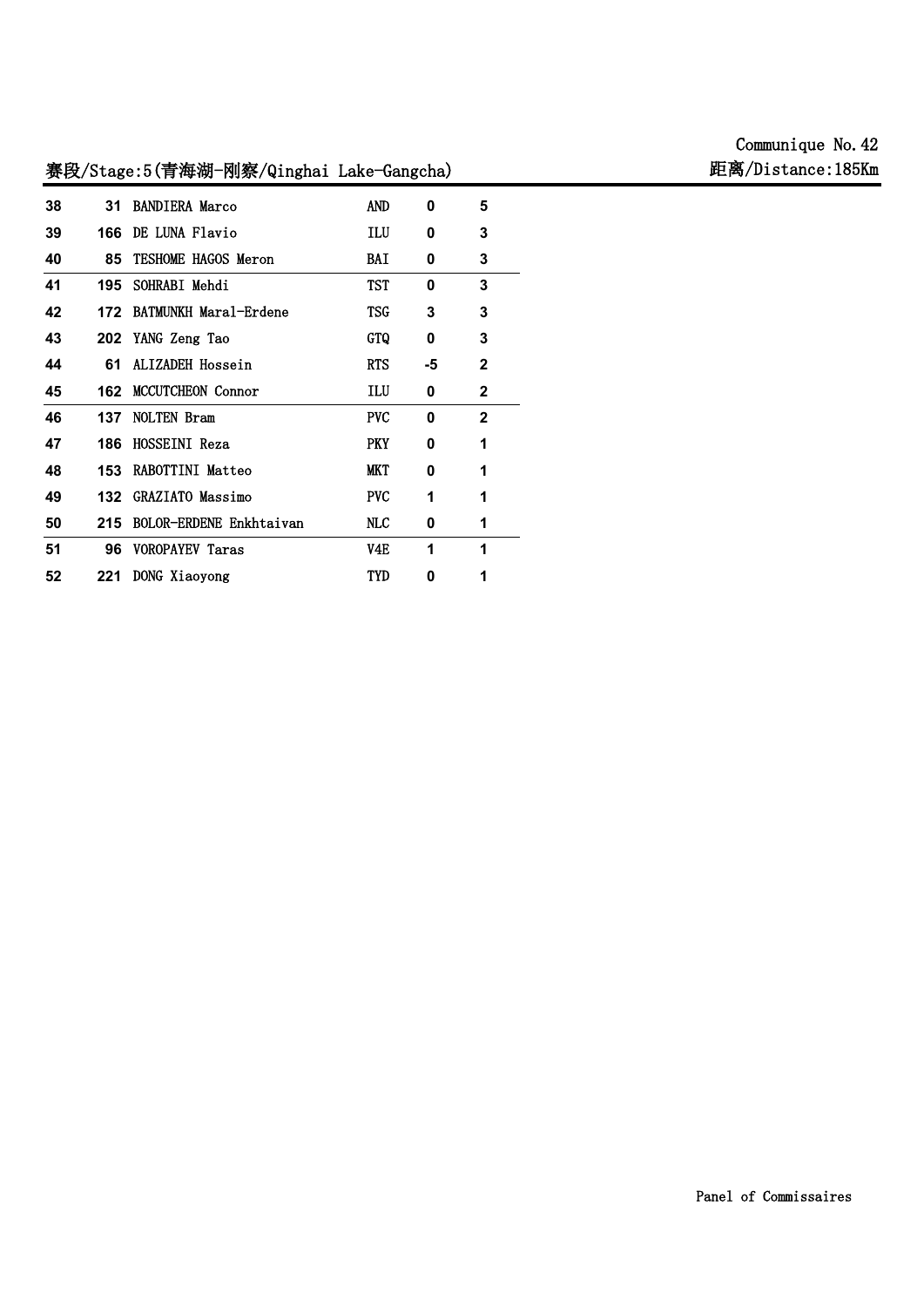## **亚洲最佳个人成绩/Asian Riders Individual Classification**

**组织者/Organizer:The 15th Tour of Qinghai Lake Organizing Committee 前5赛段/After Stage 5 距离/Distance:743Km 速度/Average :43.602Km/h**

| 名次   |     | 号码 UCI 编码       | 姓名                                    | 队名                      | 成绩       | 差距         | Rank            |
|------|-----|-----------------|---------------------------------------|-------------------------|----------|------------|-----------------|
| Rank | Bib | UCICode         | Name                                  | Team                    | Time     | Diff.      | $+/-$           |
| 1    | 95  | KAZ19960519     | <b>GIDICH Yevgeniy</b>                | V4E                     | 17:12:25 | --         |                 |
| 2    |     | 92 KAZ19910610  | <b>BIZHIGITOV Zhandos</b>             | V <sub>4</sub> E        | 17:13:00 | $+35$      | -8              |
| 3    | 193 | IRI19850921     | SAFARZADEH Saeid                      | <b>TST</b>              | 17:19:24 | $+6:59$    | --              |
| 4    | 186 | IRI19890307     | HOSSEINI Reza                         | <b>PKY</b>              | 17:19:28 | $+7:03$    | $-1$            |
| 5    | 184 | IRI19820517     | <b>EMAMI</b> Rahim                    | <b>PKY</b>              | --       | --         | $-2$            |
| 6    | 191 | IRI19751206     | MIZBANI IRANAGH Ghader                | <b>TST</b>              | -−       | --         | --              |
| 7    | 182 | IRI19930107     | KOLAHDOUZ HAGH Amir                   | <b>PKY</b>              |          |            | $-2$            |
| 8    | 197 | IRI19750522     | KAZEMI SARAI Ahad                     | <b>TST</b>              |          | --         | --              |
| 9    | 61  | IRI19880124     | ALIZADEH Hossein                      | <b>RTS</b>              | 17:19:35 | $+7:10$    | $+5$            |
| 10   | 183 | IRI19900603     | POURHASHEMI Hamid                     | <b>PKY</b>              | 17:26:52 | $+14:27$   | $+8$            |
| 11   | 67  | IRI19880610     | KHORSHID Khalil                       | <b>RTS</b>              | 17:34:55 | $+22:30$   | $-3$            |
| 12   | 174 | INA19891225     | SURYADI Dadi                          | <b>TSG</b>              | 17:35:04 | $+22:39$   | $+1$            |
| 13   | 91  | KAZ19870226     | SHUSHEMOIN Alexandr                   | V <sub>4</sub> E        | 17:35:28 | $+23:03$   | $+1$            |
| 14   | 93  | KAZ19930707     | ZEMLYAKOV Oleg                        | V <sub>4</sub> E        | 17:38:57 | $+26:32$   | $-5$            |
| 15   | 223 | CHN19940703     | ZHANG Zhishan                         | <b>TYD</b>              | 17:40:20 | $+27:55$   | $+2$            |
| 16   | 94  | KAZ19940127     | <b>ASTAFYEV Stepan</b>                | V <sub>4E</sub>         | 17:41:59 | $+29:34$   | $\overline{.7}$ |
| 17   | 181 | IRI19900326     | MOAZAMI GODARZI Arvin                 | PKY                     | 17:42:48 | $+30:23$   |                 |
| 18   | 201 | CHN19860213     | JIAO Pengda                           | GTQ                     | 17:42:56 | $+30:31$   | $+3$            |
| 19   | 195 | IRI19811012     | SOHRABI Mehdi                         | <b>TST</b>              | 17:44:01 | $+31:36$   | -6              |
| 20   | 97  | KAZ19961023     | <b>VOLOSHIN Alexey</b>                | V <sub>4E</sub>         | 17:45:32 | +33:07     | $+2$            |
| 21   | 185 | IRI19920108     | BEYK KHORMIZI Hamid                   | <b>PKY</b>              | 17:46:01 | $+33:36$   | $+5$            |
| 22   | 215 | MGL19950608     | BOLOR-ERDENE Enkhtaivan               | $\rm NLC$               | 17:47:31 | $+35:06$   | $+2$            |
| 23   | 96  | KAZ19920628     | <b>VOROPAYEV Taras</b>                | V <sub>4E</sub>         | 17:48:48 | $+36:23$   | $-6$            |
| 24   | 196 | IRI19790208     | HAGHI Alireza                         | <b>TST</b>              | 17:49:28 | $+37:03$   | --              |
| 25   | 187 | IRI19790527     | SEYED REZAEI KHORMIZI Seyed Moezeddin | PKY                     | 17:51:32 | +39:07     | $-1$            |
| 26   | 216 | MGL19921114     | <b>MUNKHTULGA Erdenesuren</b>         | $\overline{\text{NLC}}$ | 17:57:24 | $+44:59$   | $+5$            |
| 27   | 217 | MGL19911221     | ALTANSUKH Altanzul                    | MLC                     | 17:58:05 | $+45:40$   | $-3$            |
| 28   | 211 | CHN19910507     | QIAO Feng                             | <b>NLC</b>              | 17:58:52 | $+46:27$   | -6              |
| 29   | 192 | IRI19851015     | POURSEYEDIGOLAKHOUR Mirsamad          | <b>TST</b>              | 18:00:22 | $+47:57$   | $+7$            |
| 30   | 175 | SIN19901214     | GOH Choon Huat                        | <b>TSG</b>              | 18:02:26 | $+50:01$   | $+3$            |
| 31   |     | 172 MGL19941015 | BATMUNKH Maral-Erdene                 | <b>TSG</b>              | 18:06:19 | $+53:54$   | $-2$            |
| 32   | 222 | CHN19931013     | ZHANG Jinde                           | TYD                     | 18:08:05 | $+55:40$   | $+1$            |
| 33   | 194 | IRI19881007     | GHAFFARI Vahid                        | <b>TST</b>              | 18:08:58 | $+56:33$   | $+5$            |
| 34   | 221 | CHN19881026     | DONG Xiaoyong                         | TYD                     | 18:14:17 | $+1:01:52$ | $+2$            |
| 35   | 202 | CHN19870314     | YANG Zeng Tao                         | <b>GTQ</b>              | 18:17:15 | $+1:04:50$ | --              |

**7/21 10:00**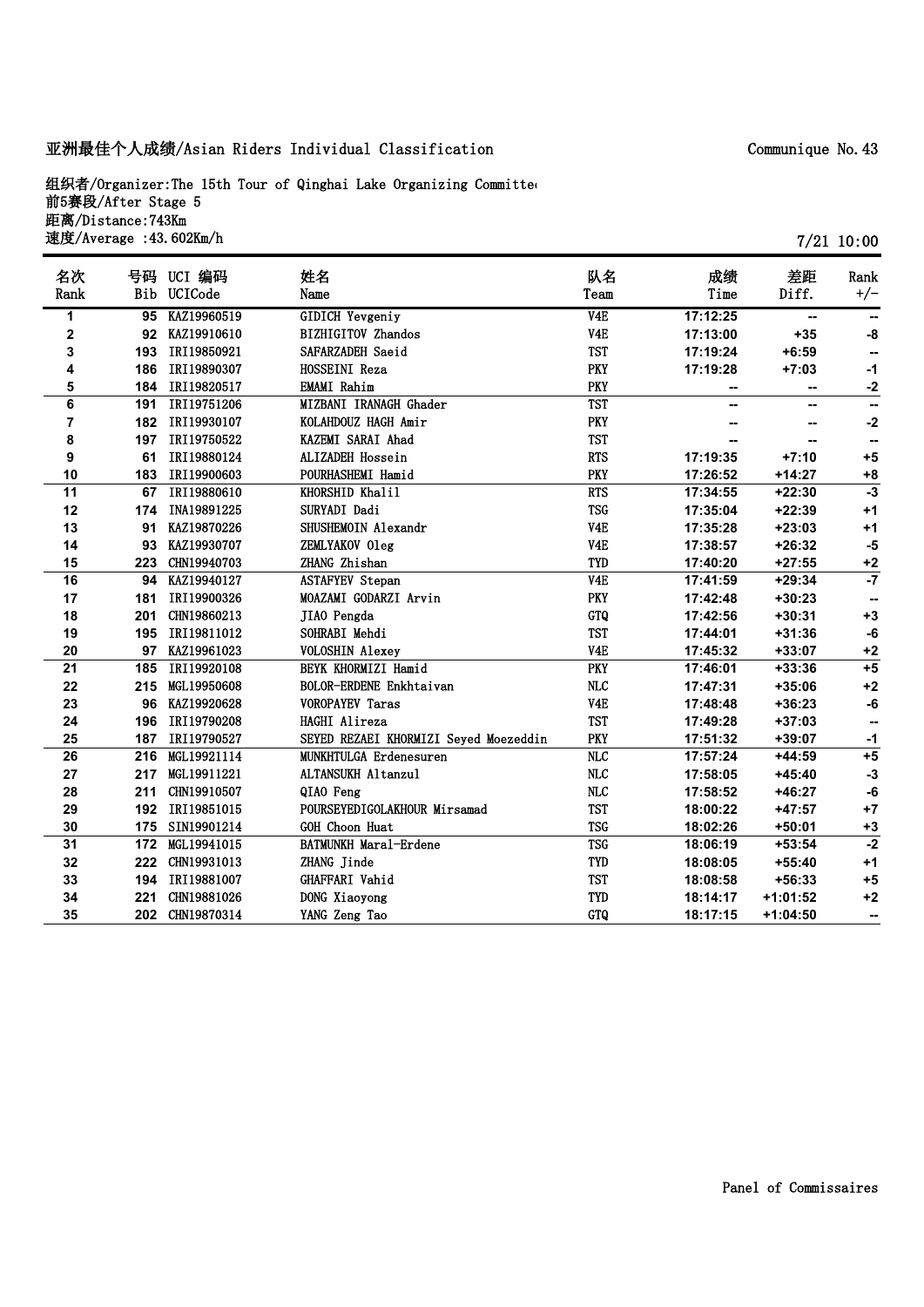# **亚洲最佳团体成绩/Asian Team Classification**

**赛段/Stage:5(青海湖-刚察/Qinghai Lake-Gangcha)**

**距离/Distance:185Km 赛段团体成绩/Team Ranking of Stage 5**

| 名次<br>Rank     |                  | 代码 队名<br>Code Team                                        | 成绩<br>Time | 奖/罚<br>B/P  | 差距<br>Diff.   |
|----------------|------------------|-----------------------------------------------------------|------------|-------------|---------------|
| $\mathbf{1}$   | V <sub>4</sub> E | 哈萨克斯坦永远维诺队/VINO 4-EVER SKO                                | 12:12:10   |             |               |
| $\overline{2}$ | <b>PKY</b>       | 伊朗皮氏加曼队/PISHGAMAN CYCLING TEAM                            | 12:27:12   |             | $+15:02$      |
| 3              | <b>TST</b>       | 伊朗大不里士队/TABRIZ SHAHRDARI TEAM                             |            |             | --            |
| 4              | NLC.             | 宁夏体彩 LIVALL 队/NING XIA SPORTS LOTTERY LIVALL CYCLING TEAM | 12:42:10   |             | $+30:00$      |
| 5              | <b>TSG</b>       | 马来西亚丁加奴队/TERENGGANU CYCLING TEAM                          | 13:08:30   | $- -$       | $+56:20$      |
| 6              | <b>TYD</b>       | 青海天佑德队/QINGHAI TIANYOUDE CYCLING TEAM                     | 13:13:30   |             | $+1:01:20$    |
|                |                  |                                                           |            |             |               |
|                |                  | 累计团体成绩/Team Ranking After Stage 5                         |            |             |               |
| 排名<br>Rank     | 代码 队名            | Code Team                                                 | 成绩<br>Time | 差距<br>Diff. | Rank<br>$+/-$ |
| 1              | V4E              | 哈萨克斯坦永远维诺队/VINO 4-EVER SKO                                | 51:44:01   |             | $-2$          |
| $\overline{2}$ | <b>PKY</b>       | 伊朗皮氏加曼队/PISHGAMAN CYCLING TEAM                            | 51:58:24   | $+14:23$    | $+1$          |
| 3              | <b>TST</b>       | 伊朗大不里士队/TABRIZ SHAHRDARI TEAM                             |            |             | $+1$          |
| 4              | NIC              | 宁夏体彩 LIVALL 队/NING XIA SPORTS LOTTERY LIVALL CYCLING TEAM | 53:27:35   | $+1:43:34$  | $-1$          |
| 5              |                  | TSG 马来西亚丁加奴队/TERENGGANU CYCLING TEAM                      | 53:43:51   | $+1:59:50$  | $+1$          |

**Communique No.44**

**7/21 10:00**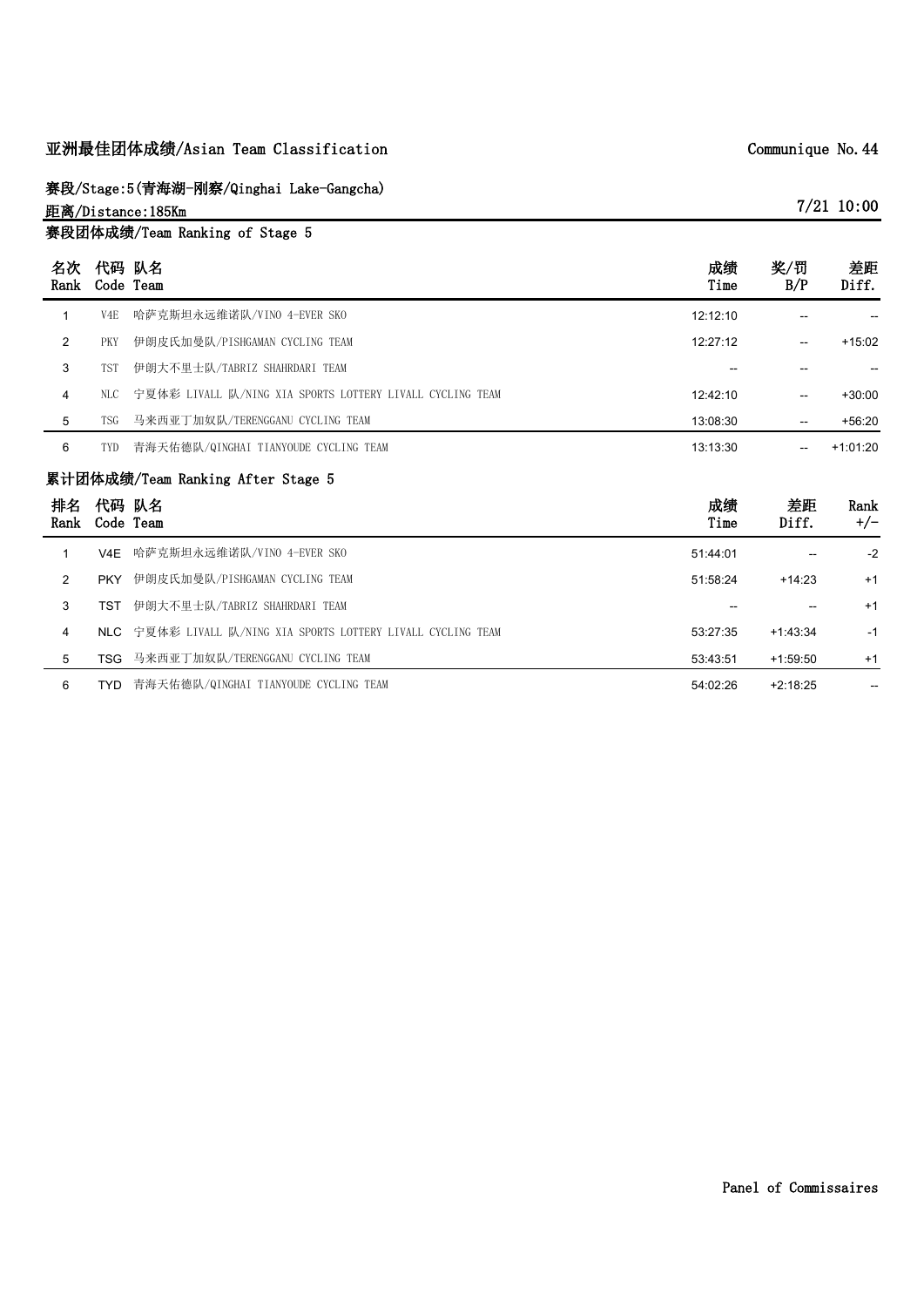# **出发单/Startlist Communique No.45**

# **赛段/Stage:6(西海镇-祁连/Xihaizhen-Qilian) 207Km**

| 207Km        |
|--------------|
| $7/22$ 10:00 |

|    | 意大利蓝波-美利达车队/LAMPRE-MERIDA              |               |     | LAM 乌克兰科尔斯队/KOLSS-BDC TEAM              | KLS           |     | 土耳其土耳克队/TORKU SEKERSPOR                        |               | TRK        |
|----|----------------------------------------|---------------|-----|-----------------------------------------|---------------|-----|------------------------------------------------|---------------|------------|
|    | CATTANEO Mattia                        | 38:20         | 51  | <b>BUTS</b> Vitaliy                     | 0             | 101 | SAYAR Mustafa                                  | 47:33         |            |
|    | CONTI Valerio                          | 44:10         | 52  | KONONENKO Mykhaylo                      | 18            | 102 | AKDILEK Ahmet                                  | OTL: 3        |            |
|    | FENG Chun Kai                          | 46:36         | 53  | POLIVODA Oleksandr                      | 14:41         | 103 | ATALAY Muhammed                                | 54:05         |            |
|    | KUMP Marko                             | 25:01         | 54  | LAGKUTI Sergiy                          | 31            | 104 | BAKIRCI Nazim                                  | 37:12         |            |
|    | XU Gang                                | 41:13         | 55  | VASYLYUK Andriy                         | 41            | 105 | ORKEN Ahmot                                    | OTL: 3        |            |
|    | ZURLO Federico                         | 7:26          | 56  | PREVAR Oleksandr                        | 27:56         | 106 | KFI FS Fatih                                   | OTL: 3        |            |
|    | Manager: VICINO Bruno                  |               | 57  | KULYK Andriy                            | 41:05         | 107 | SAMLI Feritcan                                 | OTL: 3        |            |
|    |                                        |               |     | Manager: PRYSHCHEPA Andriy              |               |     | Manager: KIZIL Sadettin                        |               |            |
|    | 意大利尼波-维尼凡蒂尼队/NIPPO - VINI FANTINI      | NIP           |     | 台北RTS森地客队/RTS - SANTIC RACING TEAM      | <b>RTS</b>    |     | 澳大利亚SOM队/STATE OF MATTER / MAAP                |               | SOM        |
| 11 | MARINI Nicolas                         | 54:05         | 61  | ALIZADEH Hossein                        | 7:19          | 111 | BULL Adam                                      | 33:16         |            |
| 12 | COLLI Daniele                          | 23:06         | 62  | COLORADO HERNANDEZ Francisco Jarl       | 7:12          | 112 | KERRISON Jesse                                 | 39:11         |            |
| 13 | STACCHIOTTI Riccardo                   | 54:05         | 63  | THÖMEL Tino                             | OTL: 3        | 113 | VAN DER PLOEG Paul                             | <b>DNF: 4</b> |            |
|    | VIOLA Antonio                          | <b>DNS: 2</b> | 64  | ORTEGA RAMIREZ Mauricio                 | 14:36         | 114 | CAVANAGH Ryan                                  | 27:28         |            |
| 15 | ZILIOLI Gianfranco                     | 33:16         | 65  | NINO CORREDOR Victor                    | 22:38         | 115 | TAVI OR Joshua                                 | OTL: 3        |            |
| 16 | ISHIBASHI Manabu                       | 41:29         | 66  | HERRERA Pedro                           | 14:41         | 116 | CIMING Michael                                 | <b>DNF: 5</b> |            |
| 17 | YAMAMOTO Genki                         | 45:49         | 67  | KHORSHID Khalil                         | 22:39         | 117 | MORTAGH Conor                                  | 54:05         |            |
|    | Manager: FUKUSHIMA Shinichi            |               |     | Manager: LIN Wen Chin                   |               |     | Manager: KRIEL Jason                           |               |            |
|    | 瑞士罗斯队/TEAM ROTH                        | ROT           |     | 阿塞拜疆希耐基巴库队/SYNERGY BAKU CYCLING PROJECT | <b>BCP</b>    |     | 肯尼亚洲际队/KENYAN RIDERS DOWNUNDER                 |               | KRD        |
| 21 | CECCHIN Alberto                        | 21            | 171 | JABRAYILOV Samir                        | 38:48         | 121 | CHRISTIE Jason                                 | 42:07         |            |
| 99 | D'IRBANO Marco                         | <b>DNF: 4</b> | 72  | AVERIN Maksym                           | 11:05         | 122 | MILLER Nick                                    | 43:37         |            |
| າາ | GADAY OROZCO Lucas                     | OTL: 3        | 73  | TAMOURIDIS Loannis                      | <b>DNS: 2</b> | 123 | ELLIOTT Nathan                                 | 25:14         |            |
| 24 | ZORDAN Andrea                          | 39:22         |     | RIMAC Josin                             | <b>DNF: 4</b> | 124 | MORGAN Smith                                   | <b>DNF: 1</b> |            |
| 25 | JAUN Lukas                             | 38:32         | 75  | POZDNYAKOV Kirill                       | <b>DNF: 2</b> | 125 | KANGANGI Suleiman                              | 25:14         |            |
| 26 | TOFFALI Nicola                         | 19:16         | 76  | MUGERLI Matej                           | 48            | 126 |                                                |               |            |
| 27 | VACCHER Andrea                         | 55:04         | 77  | ASADOV Elchin                           | 48:06         | 127 | LANGAT Geoffrey                                | 35:59         |            |
|    | Manager: SPEZIALETTI Alessandro        |               |     | Manager: HUNT Jeremy                    |               |     | Manager: ELLIOT Garry                          |               |            |
|    | 意大利安德罗尼队/ANDRONI GIOCATTOLI - SIDERMEC |               |     | AND 德国斯特拉达利助利车队/STRADALLI - BIKE AID    | BAI           |     | 荷兰帕克赫特尔队/PARKHOTEL VALKENBURG CONTINENTAL TEAM |               | <b>PVC</b> |
| 31 | <b>BANDIERA</b> Marco                  | 55:23         | 81  | LECHNER Patrick                         | 1:02:02       | 131 | BECKERINGH Derk Abel                           | 33:16         |            |
| 32 | BENFATTO Marco                         | 40:20         | 82  | HOLLER Nikodemus                        | 15:02         | 132 | GRAZIATO Massimo                               | 16:55         |            |
| 33 | CHICCHI Francesco                      | 54:05         | 83  | SCHÄFFR Timo                            | OTL: 3        | 133 | VAN LUIJK Sven                                 | 7:12          |            |
|    | DALL'ANTONIA Tiziano                   | <b>DNS: 2</b> | 84  | GHEBREINDRIAS Amanuel Mengis            | 1:02:02       | 134 | OCKELOEN Jasper                                | 26:47         |            |
| 35 | NARDIN Alberto                         | 22:38         | 85  | TESHOME HAGOS Meron                     | 25:47         | 135 | TE BRAKE Remco                                 | 46:32         |            |
| 36 | PACIONI Luca                           | 48:06         | 86  | BICHLMANN Daniel                        | 45:09         | 136 | ZANOTTI Marco                                  | 8:33          |            |
| 37 | TVETCOV Serghei                        | 14:41         | 87  | BECK Joschka                            | 1:02:02       | 137 | NOLTEN Bram                                    | 40:49         |            |
|    | Manager: MIODINI Roberto               |               |     | Manager: LAUFER Gunter                  |               |     | Manager: TABAK Paul                            |               |            |
|    | 意大利维利尔队/WILIER TRIESTINA – SOUTHEAST   |               |     | WIL 哈萨克斯坦永远维诺队/VINO 4-EVER SKO          | V4E           |     | 斯洛伐克杜克拉班斯卡队/DUKLA BANSKA BYSTRICA              |               | DKE        |
| 41 | CONTI Samuele                          | 34:03         | 191 | SHUSHEMOIN Alexandr                     | 23:12         |     | KOVAC Maros                                    | <b>DNF: 5</b> |            |
|    | DRAPFRI Matteo                         | <b>DNS: 4</b> | 92  | BIZHIGITOV Zhandos                      | 44            | 142 | HARING Martin                                  | 41:49         |            |
| 43 |                                        |               | 93  | ZEMLYAKOV Oleg                          | 26:41         | 143 | BELLAN Juraj                                   | 1:04:59       |            |
| 44 | FONZI Giuseppe                         | 54:05         | 94  | <b>ASTAFYEV Stepan</b>                  | 29:43         | 144 | LAJCHA Juraj                                   | 1:02:22       |            |
| 45 | MARECZKO Jakub                         | 53:55         | 95  | GIDICH Yevgeniy                         | 9             | 145 | MAHDAR Martin                                  | 1:04:59       |            |
| 46 | TEDESCHI Mirko                         | 46:36         | 96  | VOROPAYEV Taras                         | 36:32         | 146 | HARAG Tomas                                    | 1:03:40       |            |
| 47 | ZHUPA Eugert                           | 54:56         | 97  | VOLOSHIN Alexey                         | 33:16         | 147 | PALCAK Jozef                                   | 1:04:59       |            |
|    |                                        |               |     |                                         |               |     |                                                |               |            |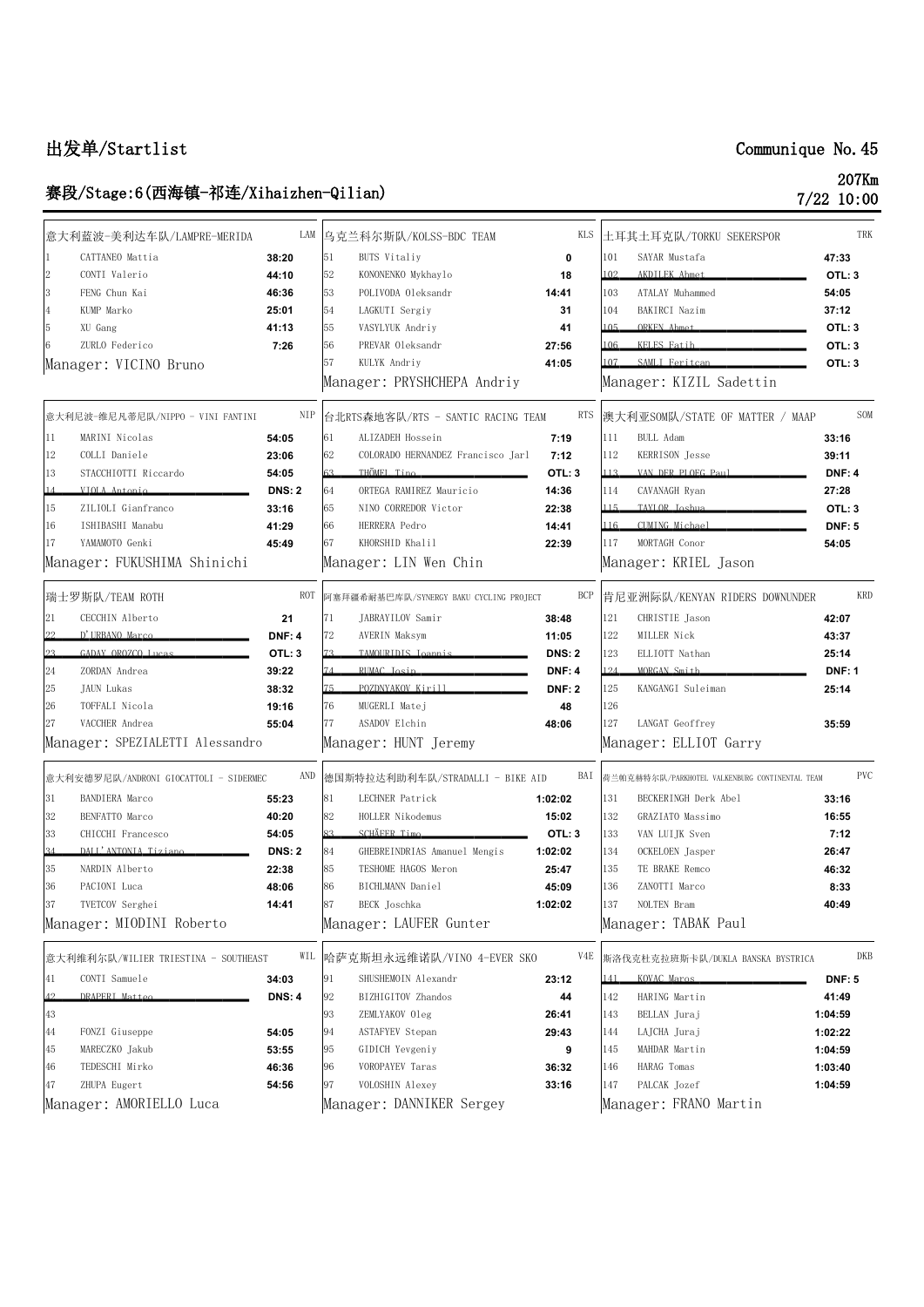# **出发单/Startlist Communique No.45**

# **赛段/Stage:6(西海镇-祁连/Xihaizhen-Qilian) 207Km**

**7/22 10:00**

|     | 克罗地亚魅力堤亚纳队/MERIDIANA KAMEN TEAM  | <b>MKT</b>    |     | 伊朗皮氏加曼队/PISHGAMAN CYCLING TEAM             | PKY     |     | 宁夏体彩 LIVALL 队/NING XIA SPORTS LOTTERY LIVALL CYCLING TEAM |               | <b>NLC</b> |
|-----|----------------------------------|---------------|-----|--------------------------------------------|---------|-----|-----------------------------------------------------------|---------------|------------|
| 151 | KISERLOVSKI Emanuel              | 7:12          | 181 | MOAZAMI GODARZI Arvin                      | 30:32   | 211 | QIAO Feng                                                 | 46:36         |            |
| 152 | MUCELLI Davide                   | 7:09          | 182 | KOLAHDOUZ HAGH Amir                        | 7:12    | 212 | LOPEZ Vladimir                                            | 14:41         |            |
| 153 | RABOTTINI Matteo                 | 8:09          | 183 | POURHASHEMI Hamid                          | 14:36   | 213 | PEREZ Jahir                                               | 7:12          |            |
| 154 | REPSE Uros                       | 54:05         | 184 | EMAMI Rahim                                | 7:12    | 214 | TAMAYO MARTINEZ Juan Sebastian                            | 23:06         |            |
| 155 | SANTORO Antonio                  | 7:12          | 185 | BEYK KHORMIZI Hamid                        | 33:45   | 215 | BOLOR-ERDENE Enkhtaivan                                   | 35:15         |            |
| 156 | VIOLA Michele                    | 37:19         | 186 | HOSSEINI Reza                              | 7:12    | 216 | MUNKHTULGA Erdenesuren                                    | 45:08         |            |
|     | Manager: POLONCIC Vinko          |               | 187 | SEYED REZAEI KHORMIZI Seyed Moeze          | 39:16   | 217 | ALTANSUKH Altanzul                                        | 45:49         |            |
|     |                                  |               |     | Manager: SOLGI Mohsen                      |         |     | Manager: ZHU Zhengjun                                     |               |            |
|     | 美国光影队/TEAM ILLUMINATE            | ILU           |     | 伊朗大不里士队/TABRIZ SHAHRDARI TEAM              | TST     |     | 青海天佑德队/QINGHAI TIANYOUDE CYCLING TEAM                     |               | TYD        |
| 161 | SUNDERLAND Scott                 | <b>DNF: 4</b> | 191 | MIZBANI IRANAGH Ghader                     | 7:12    | 221 | DONG Xiaoyong                                             | 1:02:01       |            |
| 162 | MCCUTCHEON Connor                | 25:47         | 192 | POURSEYEDIGOLAKHOUR Mirsamad               | 48:06   | 222 | ZHANG Jinde                                               | 55:49         |            |
| 163 | EASTER Griffin                   | 7:12          | 193 | SAFARZADEH Saeid                           | 7:08    | 223 | ZHANG Zhishan                                             | 28:04         |            |
| 164 | RAY Alexander                    | OTL: 3        | 194 | GHAFFARI Vahid                             | 56:42   | 994 | Bruno Guillaume Dems Guezet                               | <b>DNF: 5</b> |            |
| 165 | EASTER Cullen                    | 23:15         | 195 | SOHRABI Mehdi                              | 31:45   | 995 | Javson Noel Claude Valade                                 | OTL: 3        |            |
| 166 | DE LUNA Flavio                   | 25:14         | 196 | HAGHI Alireza                              | 37:12   | 226 | OLEKSANDR Surutkovych                                     | 25:47         |            |
| 167 | AVILA VANEGAS Edwin Alcibiades   | 7:29          | 197 | KAZEMI SARAI Ahad                          | 7:12    | 227 | FERNANDEZ SAINZ Alberto                                   | 45:29         |            |
|     | Manager: JOHNSON Christopher     |               |     | Manager: HOUSHYAR Naser                    |         |     | Manager: WANG Hanchun                                     |               |            |
|     | 马来西亚丁加奴队/TERENGGANU CYCLING TEAM | TSG           |     | 甘肃银行队/CHINA CONTINENTAL TEAM OF GANSU BANK | GTQ     |     |                                                           |               |            |
| 171 | SALEH Mohd Harrif                | <b>DNF: 2</b> | 201 | JIAO Pengda                                | 30:40   |     |                                                           |               |            |
| 172 | BATMUNKH Maral-Erdene            | 54:03         | 202 | YANG Zeng Tao                              | 1:04:59 |     |                                                           |               |            |
| 173 | WHITEHOUSE Daniel                | 56:22         | 203 | QUINTERO Carlos Julian                     | 7:20    |     |                                                           |               |            |
| 174 | SURYADI Dadi                     | 22:48         | 204 | RUBIANO CHAVEZ Miguel Angel                | 14:24   |     |                                                           |               |            |
| 175 | GOH Choon Huat                   | 50:10         | 205 | WILCHES Norberto                           | 39:22   |     |                                                           |               |            |
| 176 | MAT AMIN Mohd Shahrul            | <b>DNF: 3</b> | 206 | WILCHES RODRIGUEZ Juan Pablo               | 22:38   |     |                                                           |               |            |
|     | MOHD SAIFUL ANUAR Aziz           | <b>DNF: 2</b> | 207 | <b>BOUGLAS</b> Georgios                    | 47:08   |     |                                                           |               |            |
|     | Manager: ADAM Szabo              |               |     | Manager: WEICHENG Yan                      |         |     |                                                           |               |            |
|     |                                  |               |     |                                            |         |     |                                                           |               |            |

**参赛人数/Started:** 131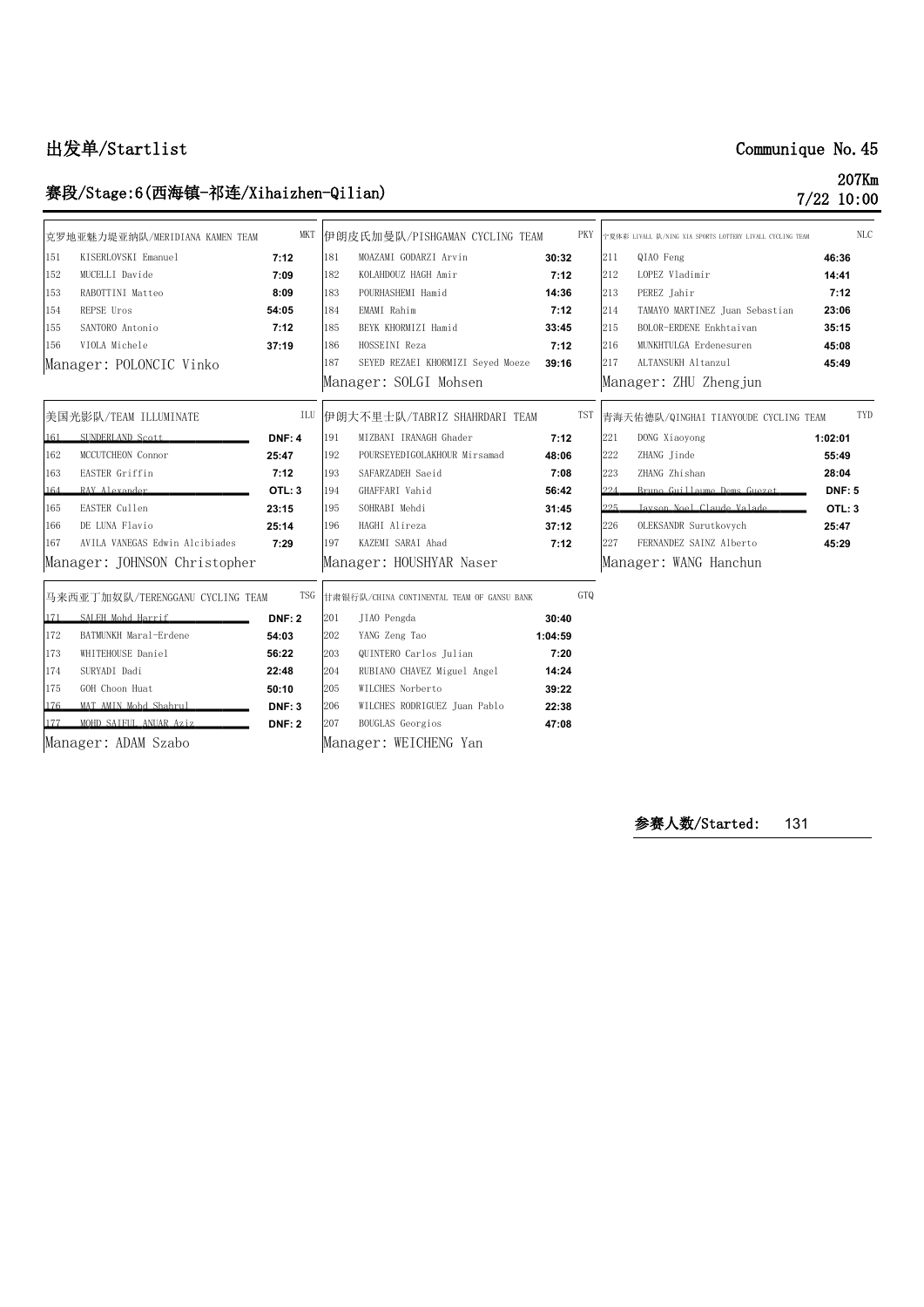# **队车出发顺序/Team Cars Order**

**赛段/Stage:6(西海镇-祁连/Xihaizhen-Qilian)**

# **距离/Distance:207Km**

| 顺序<br><b>Order</b> | 代码<br>Code Team  | 队名                                                        | 国家或地区<br>NOC    |
|--------------------|------------------|-----------------------------------------------------------|-----------------|
| $\mathbf{1}$       | <b>KLS</b>       | 乌克兰科尔斯队/KOLSS-BDC TEAM                                    | <b>UKR</b>      |
| $\mathbf{2}$       | V <sub>4</sub> E | 哈萨克斯坦永远维诺队/VINO 4-EVER SKO                                | KAZ             |
| 3                  | <b>ROT</b>       | 瑞士罗斯队/TEAM ROTH                                           | SUI             |
| $\overline{4}$     | <b>BCP</b>       | 阿塞拜疆希耐基巴库队/SYNERGY BAKU CYCLING PROJECT                   | AZE             |
| 5                  | <b>TST</b>       | 伊朗大不里士队/TABRIZ SHAHRDARI TEAM                             | IRI             |
| 6                  | <b>MKT</b>       | 克罗地亚魅力堤亚纳队/MERIDIANA KAMEN TEAM                           | CR <sub>0</sub> |
| 7                  | <b>PVC</b>       | 荷兰帕克赫特尔队/PARKHOTEL VALKENBURG CONTINENTAL TEAM            | <b>NED</b>      |
| 8                  | ILU              | 美国光影队/TEAM ILLUMINATE                                     | <b>USA</b>      |
| 9                  | <b>RTS</b>       | 台北RTS森地客队/RTS - SANTIC RACING TEAM                        | TPE             |
| 10                 | <b>PKY</b>       | 伊朗皮氏加曼队/PISHGAMAN CYCLING TEAM                            | IRI             |
| 11                 | <b>NLC</b>       | 宁夏体彩 LIVALL 队/NING XIA SPORTS LOTTERY LIVALL CYCLING TEAM | <b>CHN</b>      |
| 12                 | GTQ              | 甘肃银行队/CHINA CONTINENTAL TEAM OF GANSU BANK                | <b>CHN</b>      |
| 13                 | LAM              | 意大利蓝波-美利达车队/LAMPRE-MERIDA                                 | <b>ITA</b>      |
| 14                 | AND              | 意大利安德罗尼队/ANDRONI GIOCATTOLI - SIDERMEC                    | <b>ITA</b>      |
| 15                 | BAI              | 德国斯特拉达利助利车队/STRADALLI - BIKE AID                          | GER             |
| 16                 | <b>TSG</b>       | 马来西亚丁加奴队/TERENGGANU CYCLING TEAM                          | MAS             |
| 17                 | <b>NIP</b>       | 意大利尼波-维尼凡蒂尼队/NIPPO - VINI FANTINI                         | <b>ITA</b>      |
| 18                 | <b>KRD</b>       | 肯尼亚洲际队/KENYAN RIDERS DOWNUNDER                            | <b>KEN</b>      |
| 19                 | TYD              | 青海天佑德队/QINGHAI TIANYOUDE CYCLING TEAM                     | <b>CHN</b>      |
| 20                 | SOM              | 澳大利亚SOM队/STATE OF MATTER / MAAP                           | <b>AUS</b>      |
| 21                 | WIL              | 意大利维利尔队/WILIER TRIESTINA - SOUTHEAST                      | <b>ITA</b>      |
| 22                 | TRK              | 土耳其土耳克队/TORKU SEKERSPOR                                   | TUR             |
| $23\,$             | DKB              | 斯洛伐克杜克拉班斯卡队/DUKLA BANSKA BYSTRICA                         | <b>SVK</b>      |

**Communique No.46**

**7/22 10:00**